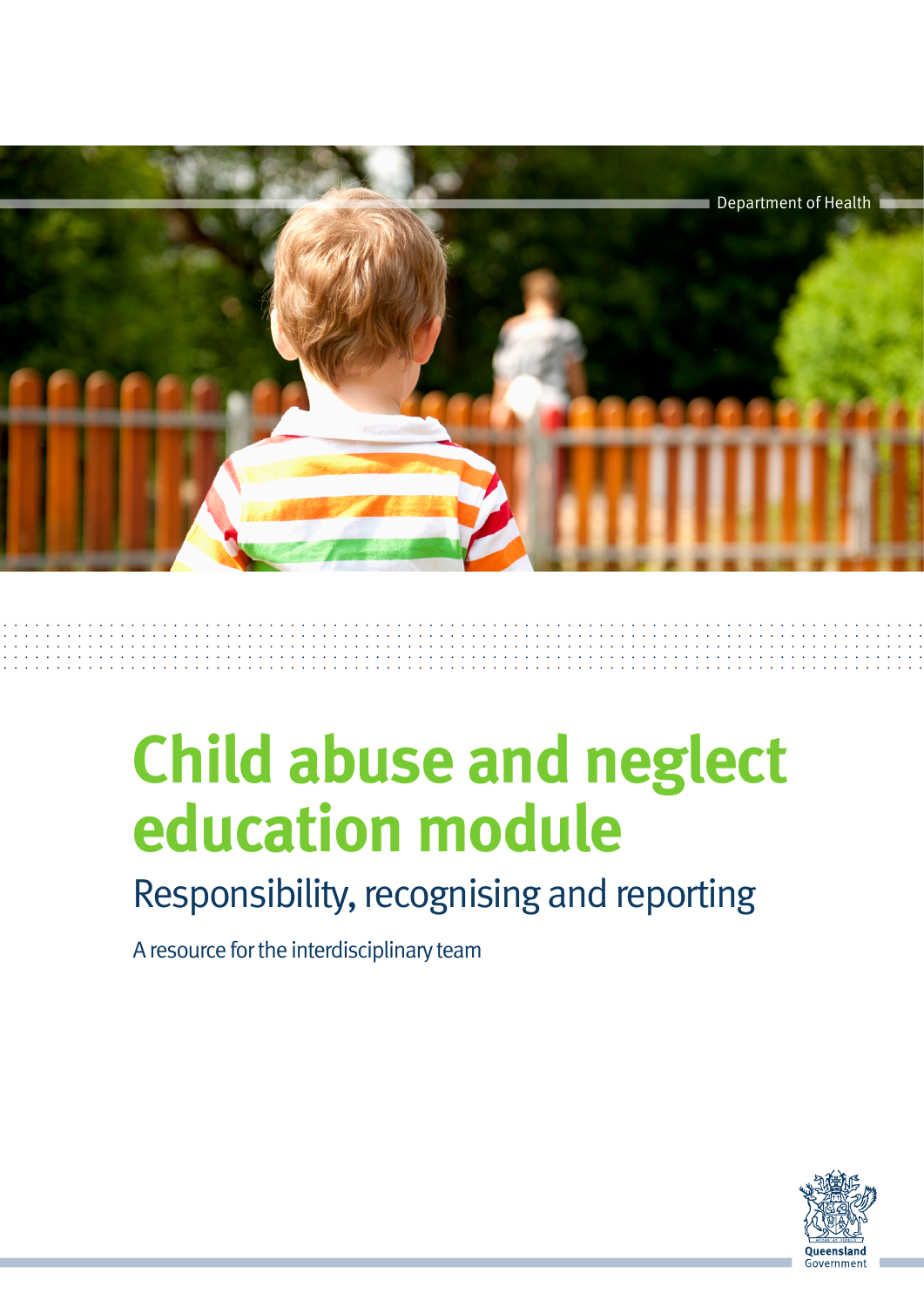**Child abuse and neglect education module: Responsibility, recognising and reporting —A resource for the interdisciplinary team**

**Published by the State of Queensland (Queensland Health), March 2013**



This work is licensed under a Government Information Licensing Framework Restrictive Licence. In essence, use of this material is limited according to agreed permissions and restrictions imposed by System Policy and Performance Division, Department of Health.

State of Queensland (Queensland Health) [2013]

#### **For more information contact:**

Deputy Director-General, System Policy and Performance Division, Department of Health PO Box 48, Brisbane Qld 4001 Telephone: 3234 0461 Email: DDGSPP@health.qld.gov.au

#### **For a Restrictive Licence Agreement contact:**

Intellectual Property Officer Department of Health PO Box 48, Brisbane Qld 4001 Telephone: 3234 1479 Email: ip\_officer@health.qld.gov.au

Photo: Thinkstock image library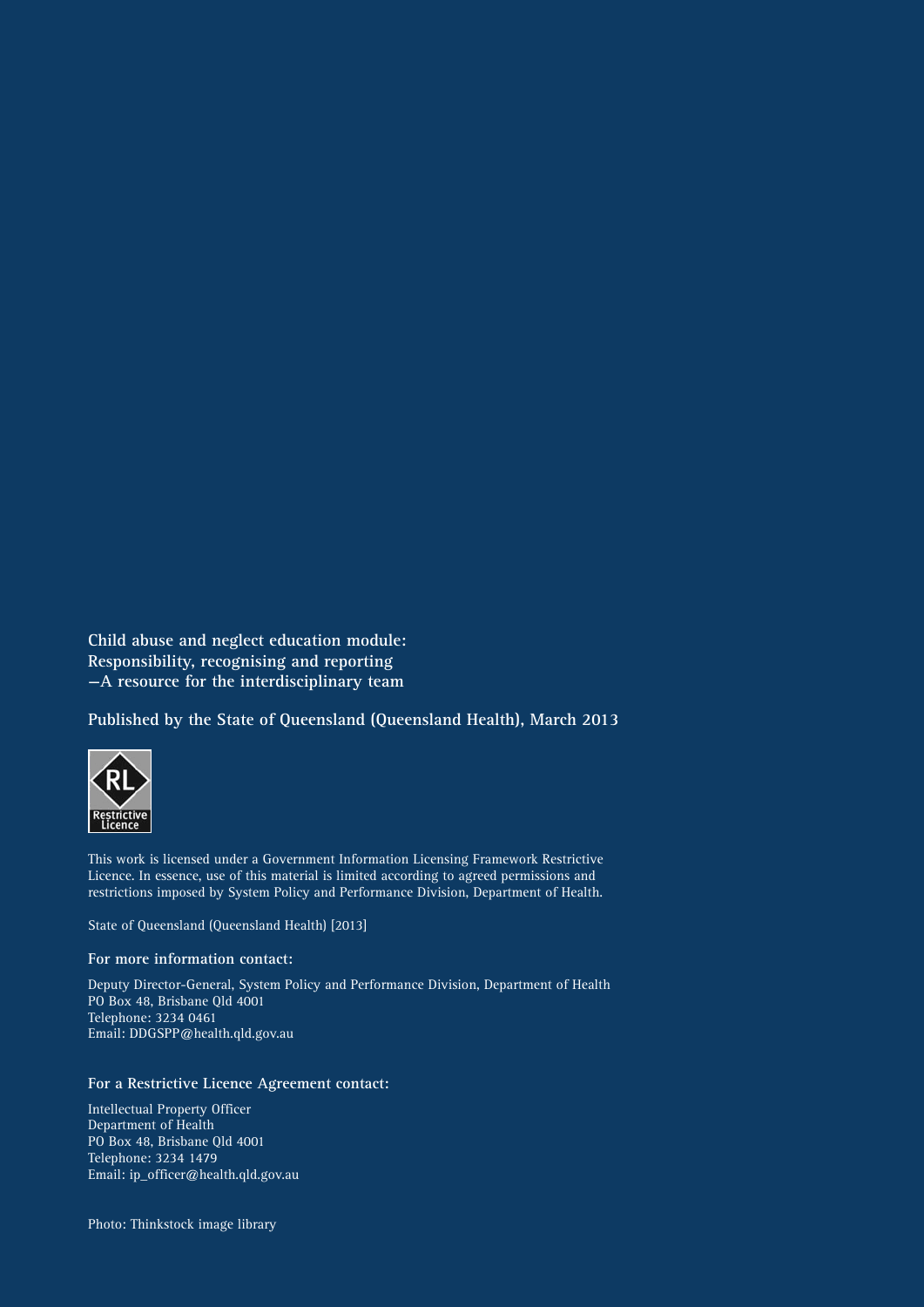# **Contents**

| Forming a reasonable suspicion of child abuse and neglect 15 |  |
|--------------------------------------------------------------|--|
|                                                              |  |
|                                                              |  |
|                                                              |  |
|                                                              |  |
|                                                              |  |
|                                                              |  |
|                                                              |  |
|                                                              |  |
|                                                              |  |
|                                                              |  |
|                                                              |  |
|                                                              |  |
|                                                              |  |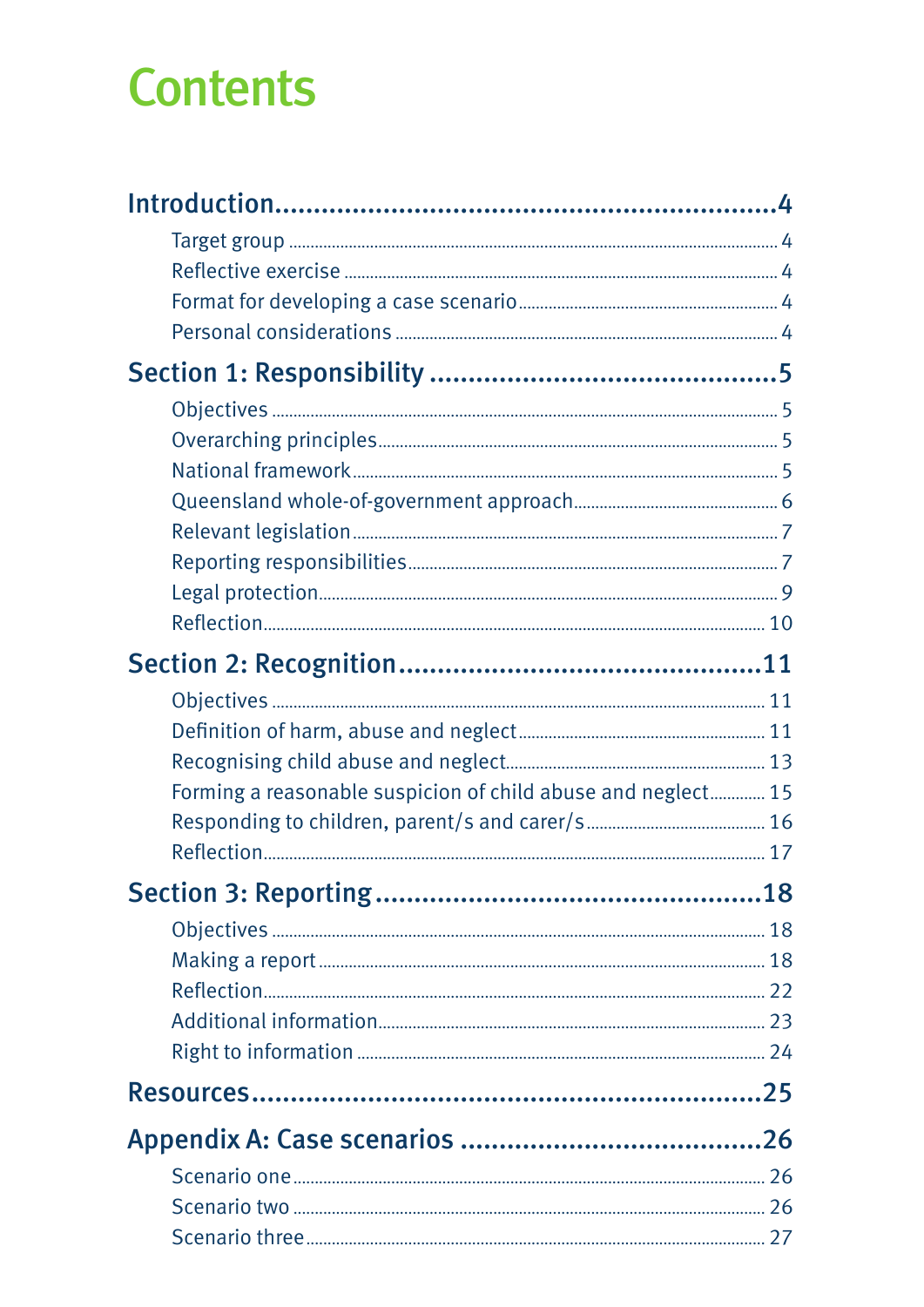# **Introduction**

# Target group

This module is available to all health professionals, specifically those who deliver services to children, young people and adults who have parental/carer responsibilities in relation to children and young people.

It will develop your capabilities, including responsibilities, the ability to recognise, and to build the confidence to report suspicion of child abuse and neglect.

This module is not intended to support the development of advanced practice.

# Reflective exercise

In this module, you will be asked to answer questions about case scenarios. This will help you apply your learning to an actual clinical situation. You may develop your own scenario based on a clinical situation you have encountered or use one of the scenarios in Appendix A.

If you wish to develop your own scenario, please use the format below. If, while writing your scenario, it appears there is insufficient detail relevant to the module, please use one of the scenarios provided in Appendix A.

# Format for developing a case scenario

Please write down as much detail as you can about the following:

- Who was involved (children, adults, colleagues or agencies)?
- What were the presenting issues (from the perspective of all key people)?
- When did you first become aware of this situation and what was the timeline of events (as far as you know) before, during and after your involvement?
- Where were you were working (the agency's role, your role within the agency and other disciplines represented)?

# Personal considerations

Responding to children and young people who have been harmed or who are at risk of harm can be demanding and emotionally upsetting. No one is immune to the impact of its occurrence or exposure.

In this module, you may be exposed to content, scenarios and reactions that you may relate to (e.g. own experiences as a child and/or as a parent). If this is the case, it is important you seek assistance and support from your colleagues, manager or contact the Employment Assistance Scheme (EAS). Please refer to your Hospital and Health Service EAS policy for details about accessing this service should you need support as a result of the content in this module.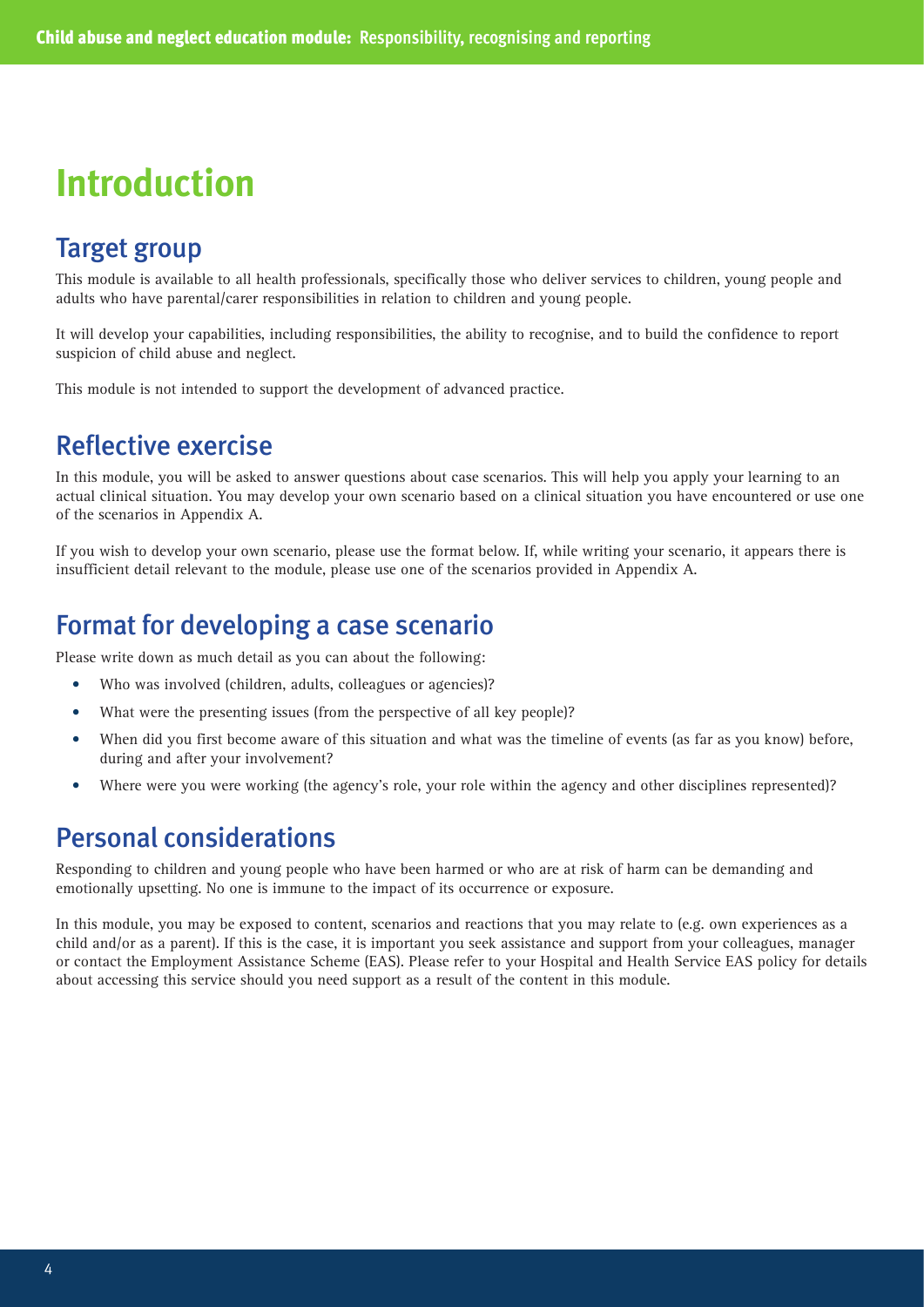# **Section 1: Responsibility**

# **Objectives**

Once you have completed Section 1 you will be able to:

- 1. Describe your legislative and/or duty of care responsibility to report your suspicion of child abuse and neglect.
- 2. Describe your specific discipline's professional and/or competency standards, code of conduct and/or ethical behaviours in relation to child protection.
- 3. Describe the legislative and policy provisions in relation to unborn children who may be at risk of harm following their birth.
- 4. Describe the legislative protections you have in reporting your suspicion of child abuse and neglect.
- 5. Apply the above points to a specific practice scenario.

# Overarching principles

As adults we have an obligation to ensure our children are protected and cared for so they can grow and develop to their full potential.

The United Nations *Convention on the Rights of the Child* emphasises children have their own rights and entitlements, and because of their youth they need extra protection. In line with Australia's obligations as signatory to the *Convention on the Rights of the Child* the following principles apply:

- all children have a right to grow up in an environment free from neglect and abuse—their best interests are paramount
- children and their families have the right to participate in decisions affecting them
- improving the safety and wellbeing of children is a national priority
- the safety and wellbeing of children is primarily the responsibility of their family, who should be supported by their community and government
- Australian society values, supports and works in partnership with parents, families and others in fulfilling their caring responsibilities for children
- children's rights are upheld by systems and institutions
- policies and interventions are evidence based.

# National framework

The same principles underpin the Council of Australian Governments (COAG) endorsed *National Framework for Protecting Australia's Children 2009–2020*.

The framework guides how the Australian Government will work with non-government organisations to ensure children and young people are safe and well. Child abuse and neglect is recognised as one of Australia's most serious concerns —a collaborative approach is required by all levels of government and non-government organisations to improve the lives and opportunities of children and their families.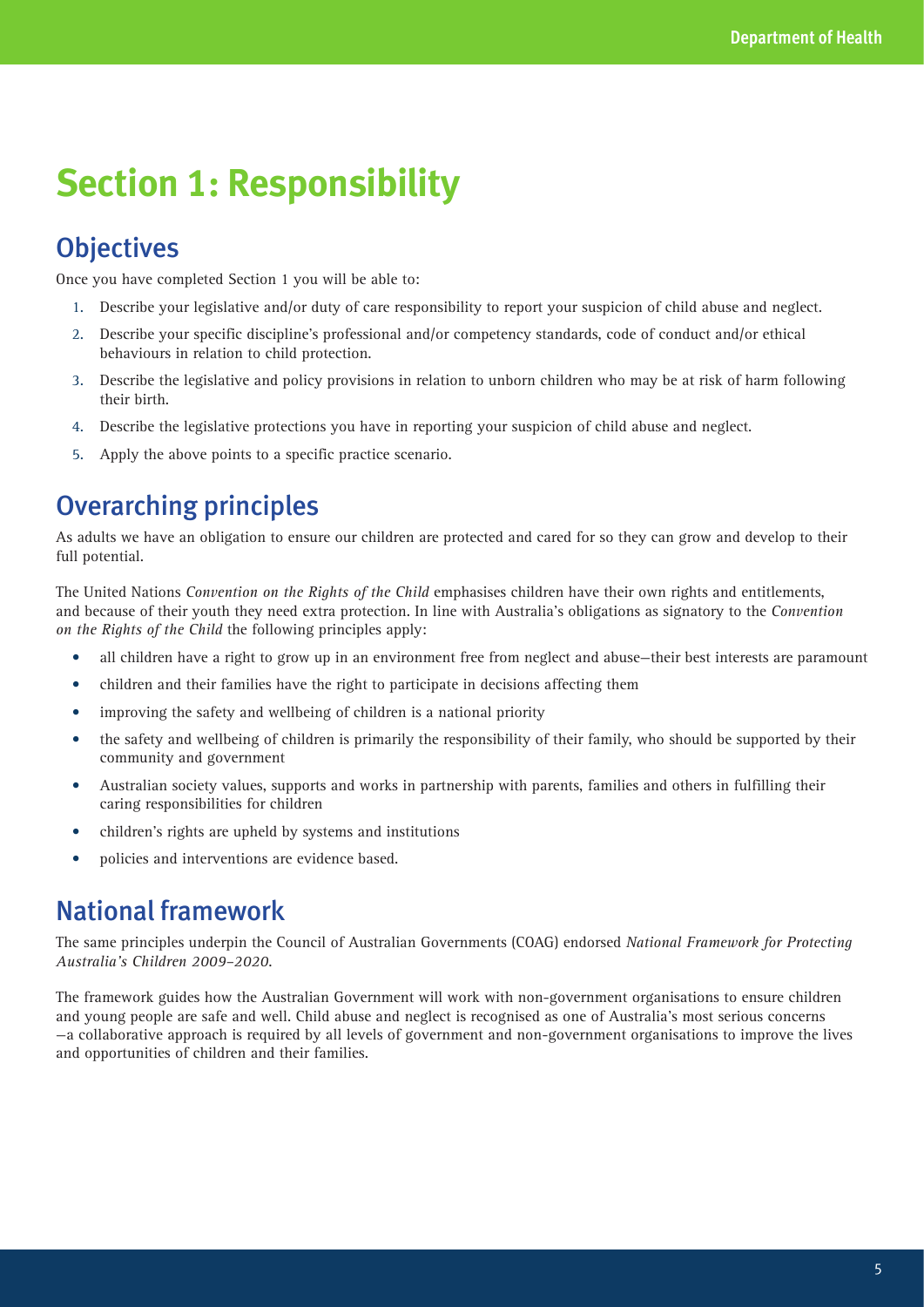# Queensland whole-of-government approach

The Queensland Government is committed to protecting children and young people from harm. The department partners with the Department of Communities, Child Safety and Disability Services (DCCSDS); Queensland Police Service (QPS); and Department of Education, Training and Employment (DETE) in a number of forums to ensure the safety and wellbeing of children and young people.

### Department of Communities, Child Safety and Disability Services

The *Child Protection Act 1999* is the overarching legislation relating to the protection, welfare and best interests of children and young people, and is administered by DCCSDS.

The role of Child Safety Services (CSS) is to:

- investigate reports that allege a child has been harmed or is at risk of harm
- ensure an ongoing provision of services to children who have been assessed as experiencing, or being at risk of experiencing, significant harm in the future
- act as the lead agency in facilitating a whole-of-government response to child protection issues including the SCAN and ICM.

The Director-General (also the Chief Executive) and all child safety officers from CSS are authorised officers under Section 149 of the *Child Protection Act 1999*. They have the power to investigate allegations of harm or alleged risk of harm to a child, and assess the child's need of protection or take appropriate action under the *Child Protection Act 1999*.

The 'information exchange' provisions contained in Chapter 5A of the *Child Protection Act 1999* provides an entitlement for certain service providers (e.g. health, child safety, community services, education and police officers) to share or exchange confidential information about a child where it is done so in accordance with the Act to meet the protection and care needs of children and promote their wellbeing.

## Queensland Police Service

Queensland police officers have legal provisions within the *Child Protection Act 1999* for child protection investigations and responses, given the possibility of the commission of a criminal offence related to the alleged harm to a child<sup>1</sup>.

Section 159O of the *Child Protection Act 1999* says all health professionals are allowed to provide confidential information directly to Queensland police officers if it is **relevant** to the protection or wellbeing of a child.

## Department of Education, Training and Employment

Senior guidance officers are core member agency representative of SCAN teams across Queensland. They assist state and non-state school principals with the referral of cases to an ICM or SCAN team meeting subject to the respective referral criteria.

<sup>1</sup> Section 14(2) of the *Child Protection Act 1999*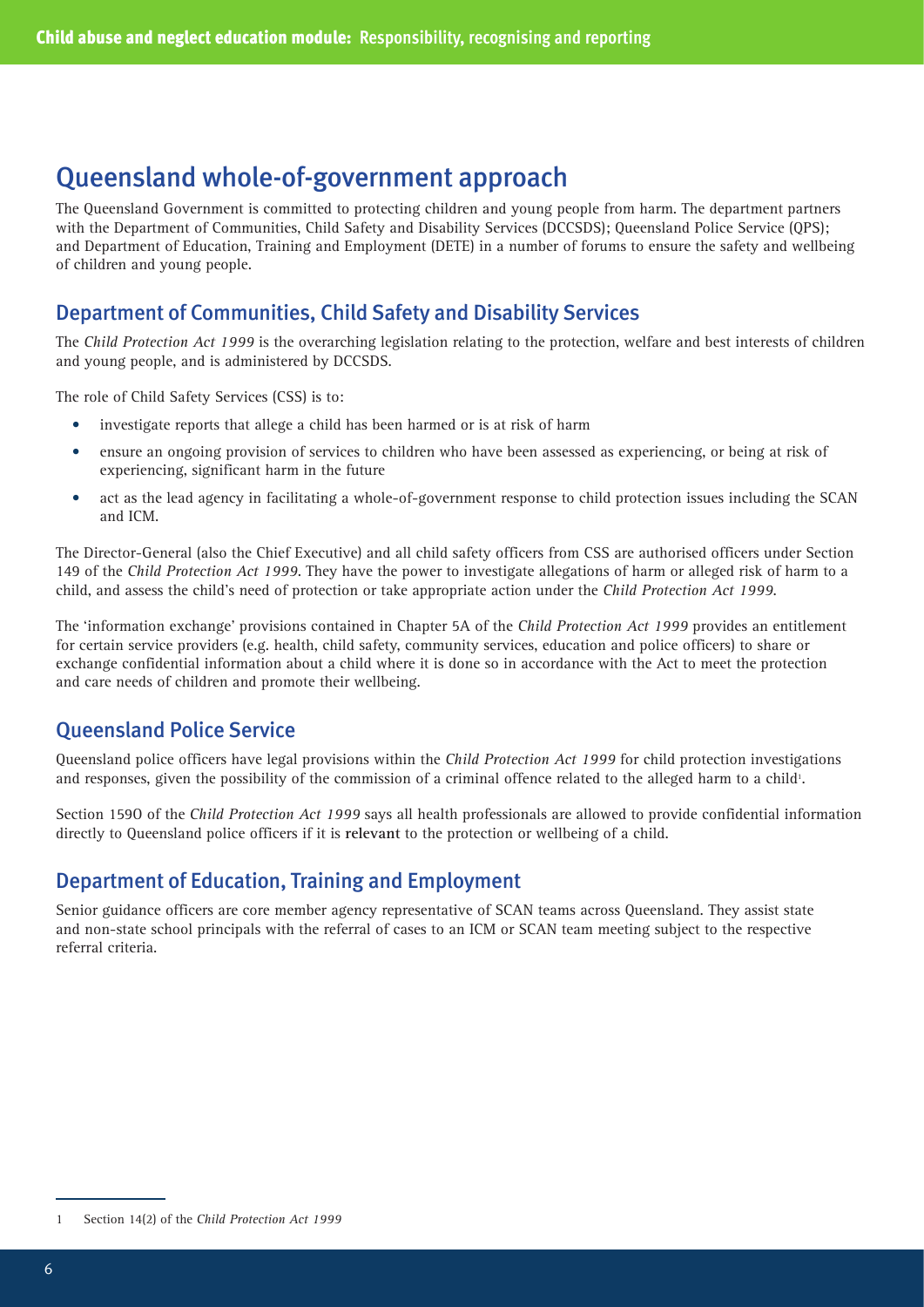# Relevant legislation

The legal responsibilities of health professionals in Queensland are outlined in the following Sections of the relevant Acts:

#### *Public Health Act 2005*

- Sections 158, 191 and 192 (mandatory reporting)
- Sections 195, 196 (protection from liability and confidentiality of notifiers)
- Sections 197–200 (care and treatment orders) www.legislation.qld.gov.au/LEGISLTN/CURRENT/P/PubHealA05.pdf

#### *Child Protection Act 1999*

- Section 5 (principles of the Act)
- Sections 8–11 (key terms)
- Section 21A (unborn children)
- Sections 22 (protection from liability of notifiers)
- Section 159B (service coordination and information exchange)
- Section 159J-159L (SCAN system)
- Section 1590 (information exchange)
- Section 186 (confidentiality of notifiers)

www.legislation.qld.gov.au/LEGISLTN/CURRENT/C/ChildProtectA99.pdf

#### *Hospital and Health Boards Act 2011*

- Section 142 (confidential information not to be disclosed)
- Section 143 (exemption from Section 142 where disclosure is required or permitted by another Act or law)
- Section 145 (exemption from Section 142 where information is required for the care or treatment of the person) www.legislation.qld.gov.au/LEGISLTN/CURRENT/H/HHNA11.pdf

#### *Right to Information Act 2009*

www.legislation.qld.gov.au/LEGISLTN/CURRENT/R/RightInfoA09.pdf

# Reporting responsibilities

Health professionals are required to report a reasonable suspicion of child abuse and neglect. The obligation to report arises from legislation (under a specific Act) and from the common law (judge made law). Reporting requirements arise under legislation such as the *Public Health Act 2005* and the *Child Protection Act 1999*. The common law requires reporting as a result of the principle of a duty of care. The two types of reporting mandatory and non- mandatory are explained below.

### Duty of care

Under the common law principle: duty of care—all health professionals have an obligation to report a reasonable suspicion of child abuse and neglect. This legal principle requires all clinical staff to exercise proper professional care in their duties, responsibilities, as well as to take all reasonable and practical steps to prevent harm.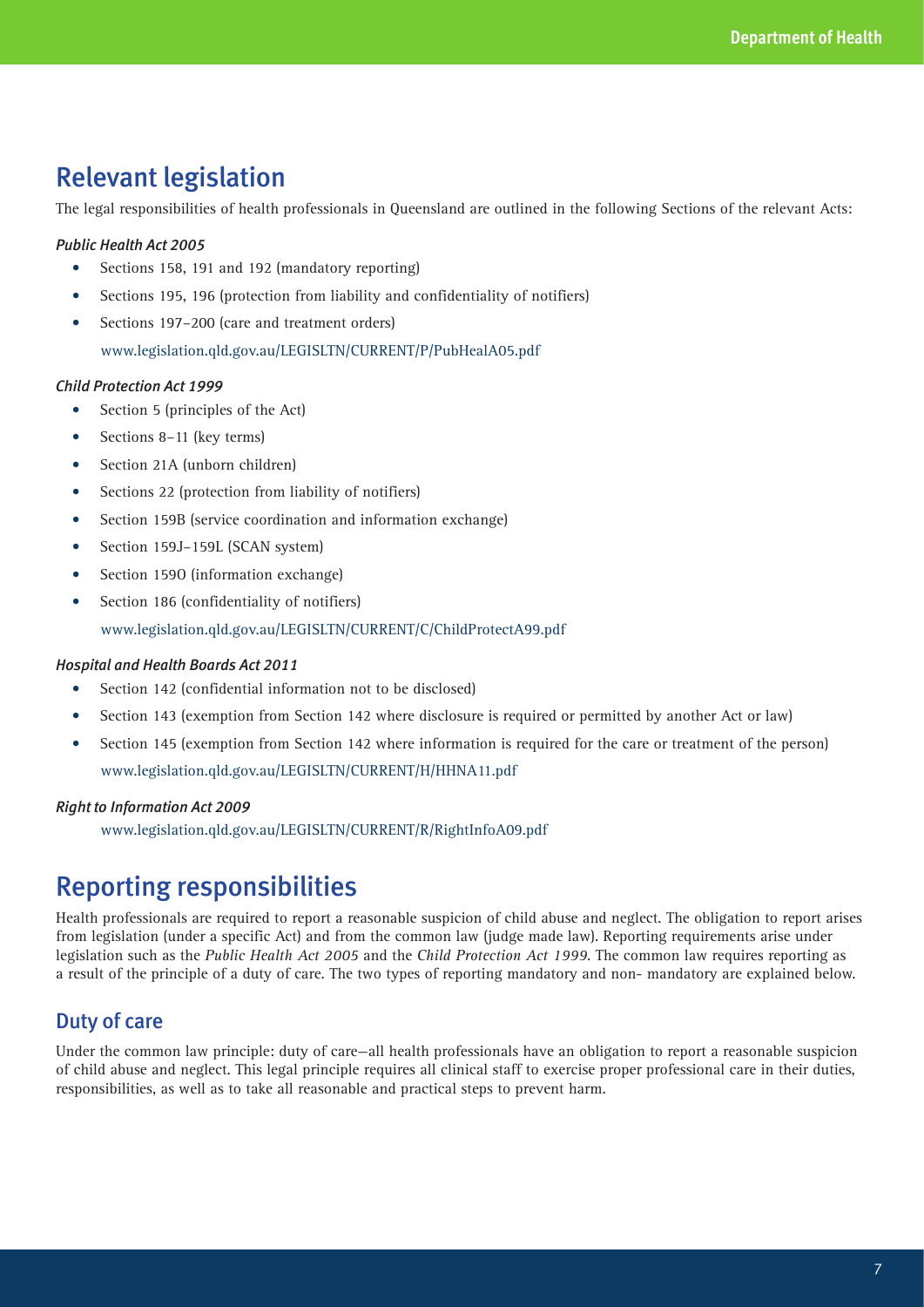Harm to a child is defined in the *Public Health Act 2005* (Section 158) as:

*any detrimental effect on the child's physical, psychological or emotional wellbeing:*

- • *that is of a significant nature*
- that has been caused by:
	- − *physical, psychological or emotional abuse or neglect*
	- − *sexual abuse or exploitation.*

### Mandatory reporting *(Public Health Act 2005)*

Mandatory reporting is a legislative requirement, set out in Sections 158, 191 and 192 of the *Public Health Act 2005*.

In Section 158, a professional is defined as:

*a doctor or registered nurse.* 

Doctors and registered nurses are mandated to report suspected child abuse and neglect directly to CSS under Section 191 of the *Public Health Act 2005*. This relates only to concerns or suspicions they recognise in the course of their professional practice.

Doctors and registered nurses who fail to report their suspicions can be found to have committed an offence and may receive a prescribed penalty up to 50 penalty units (currently \$110 per penalty unit) under Section 193 of the act.

### Non-mandatory reporting *(Child Protection Act 1999)*

All other clinical staff are able to report suspicions of child abuse and neglect under Section 159O of the *Child Protection Act 1999* in accordance with the information exchange provisions under that legislation, however they are not mandated to do so.

Whilst all other clinical staff are not mandated to report suspicions of child abuse and neglect, the department's *Protecting Children and Young People Policy* requires that all staff in the course of their work have a responsibility to consider and report reasonable suspicions of child abuse and neglect.

### Unborn children

It is not mandatory for staff (e.g. doctor, registered nurse) to report concerns relating to an unborn child, however this does not prevent them to report their concerns to CSS about the potential risk of harm to a child following their birth.

The department's *Protecting Children and Young People Policy* states all reports relating to an unborn child are to be discussed with the health service child protection advisor or child protection liaison officer prior to the report being made to CSS.

Section 21A of the *Child Protection Act 1999* enables CSS to take appropriate action when it suspects an unborn child may be at risk of harm after birth. The purpose is not to interfere with the rights or liberties of the pregnant woman, but to provide assistance and support that would reduce the likelihood her child will be subject to abuse or neglect after birth.

CSS are able to initiate an Unborn Child High Risk Alert. This means there are significant protective concerns about the unborn child and the parent/s may have refused to participate or be engaged in an assessment of their circumstances. An alert is initiated after a child safety officer has assessed the child will be in need of protection after he or she is born. The alert must not be disclosed to the pregnant woman.

Section 22 of the *Child Protection Act 1999* protects a person from liability associated with notifying of, or giving information to CSS or a Queensland police officer, about an unborn child who may be at risk of harm after he or she is born.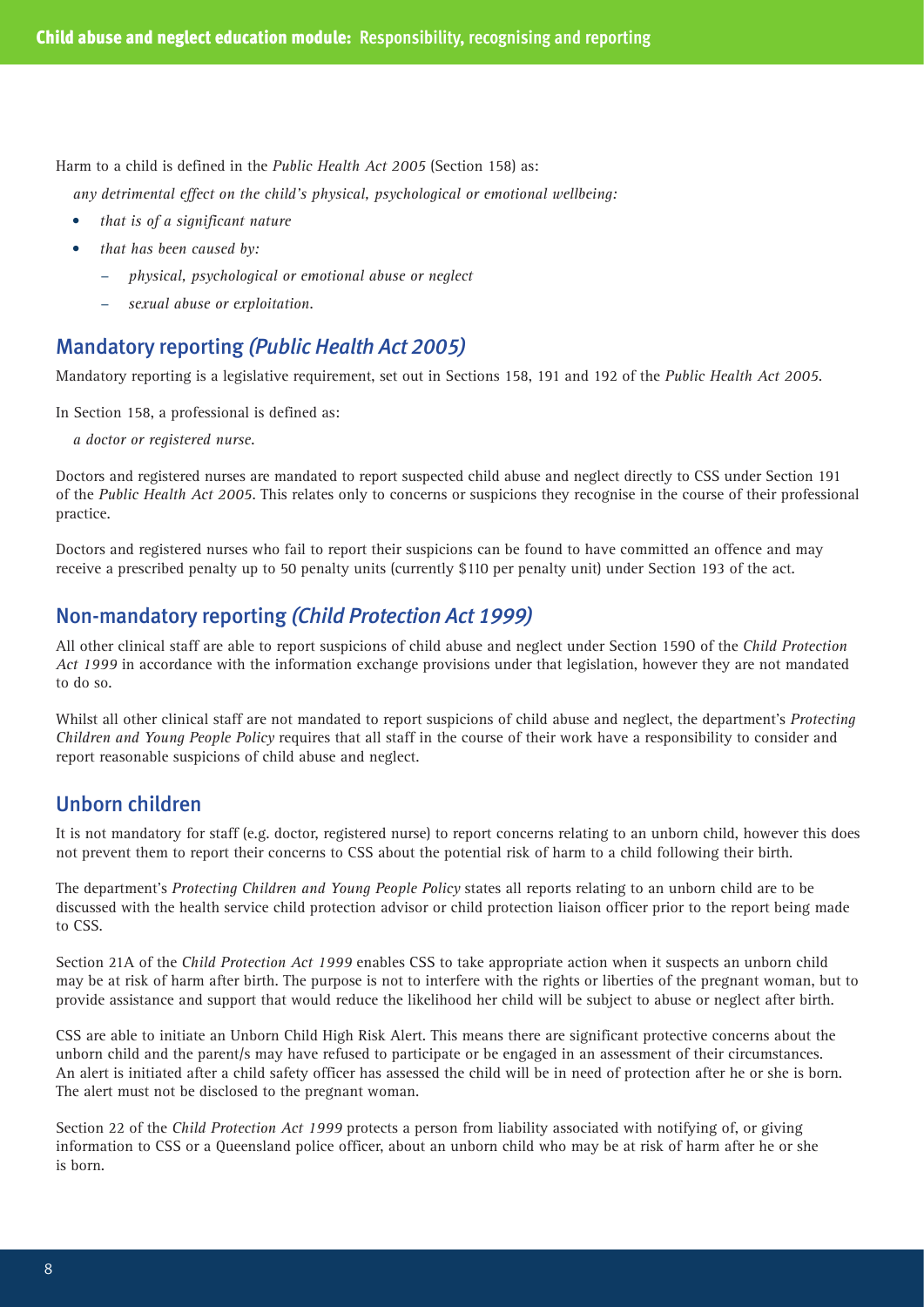It is the responsibility of the admitting midwife to undertake the relevant inquiries associated with these alerts—by accessing the Unborn Child High Risk Alert toolkit and to facilitate advice to CSS when the woman presents at hospital for delivery (please refer to protocol for responding to an Unborn Child High Risk Alert at http://qheps.health.qld.gov.au/policy/docs/ptl/ qh-ptl-078-1-1.pdf ).

The existence of an alert does not prevent clinical staff from making further reports to CSS if they suspect an unborn child will be in need of protection after birth.

### Professional standards and child protection issues

All clinical staff within their discipline have their own professional competency standards, codes of ethical behaviour and conduct. You should access these resources and consider the ways in which they influence and guide your professional response to child protection issues.

# Legal protection

#### Health professionals

The legal protections afforded to health professionals reporting child harm will depend on the specific role of the health professional at the time of reporting or providing the information and will differ depending upon what legislation applies. If you have any doubt please seek assistance from a Hospital and Health Service based lawyer, departmental based lawyer or from an external legal advisor (as applicable).

Under Section 159O of the *Child Protection Act 1999*, **all** health professionals are allowed to provide information directly to CSS or a Queensland police officer if the information is relevant to:

- the protection or wellbeing of a child or young person; and/or
- with respect to an unborn child, this includes giving information before a child is born, that is relevant to the protection of the child after he or she is born.

In providing this information, health professionals are given a number of legal protections under the *Public Health Act 2005* (doctors and registered nurses only) and/or the *Child Protection Act 1999* (all health professionals).

These include:

- • Health professionals (only doctors and registered nurses) who are mandated to report child harm under Section 191 of the *Public Health Act 2005* are deemed not civilly liable for making the report (Section 456 of the *Public Health Act 2005*)
- Section 195 of the *Public Health Act 2005* also enables a health professional to discuss their suspicions with another health professional. For example, a junior registered nurse may be uncertain about whether a particular presentation indicates child harm, so they would be able to discuss the presentation with a more senior registered nurse
- • other health professionals who give information about child harm to a health professional (doctors and registered nurses) under Section 195 of the *Public Health Act 2005* are deemed not to have breached any duties of confidentiality or privacy and are not liable to criminal, civil or disciplinary action for giving the information
- all health professionals under Section 22 of the *Child Protection Act 1999* are afforded legal protection from civil and criminal liability for making a notification or giving information about child harm to CSS or a Queensland police officer. For instance, a person who notifies CSS of harm to a child or young person has a defence against a claim for defamation and cannot be held to have breached any duty of confidentiality or code of professional ethics
- Section 186 of the *Child Protection Act 1999* prohibits an authorised officer of CSS from disclosing a notifier's (health professional or other person) identity except in the specified circumstances outlined in Section 186(2) of the act. These circumstances include when it is required to enable others to perform duties under the *Child Protection Act 1999* or another act or under direction from a court or the Queensland Civil and Administrative Tribunal.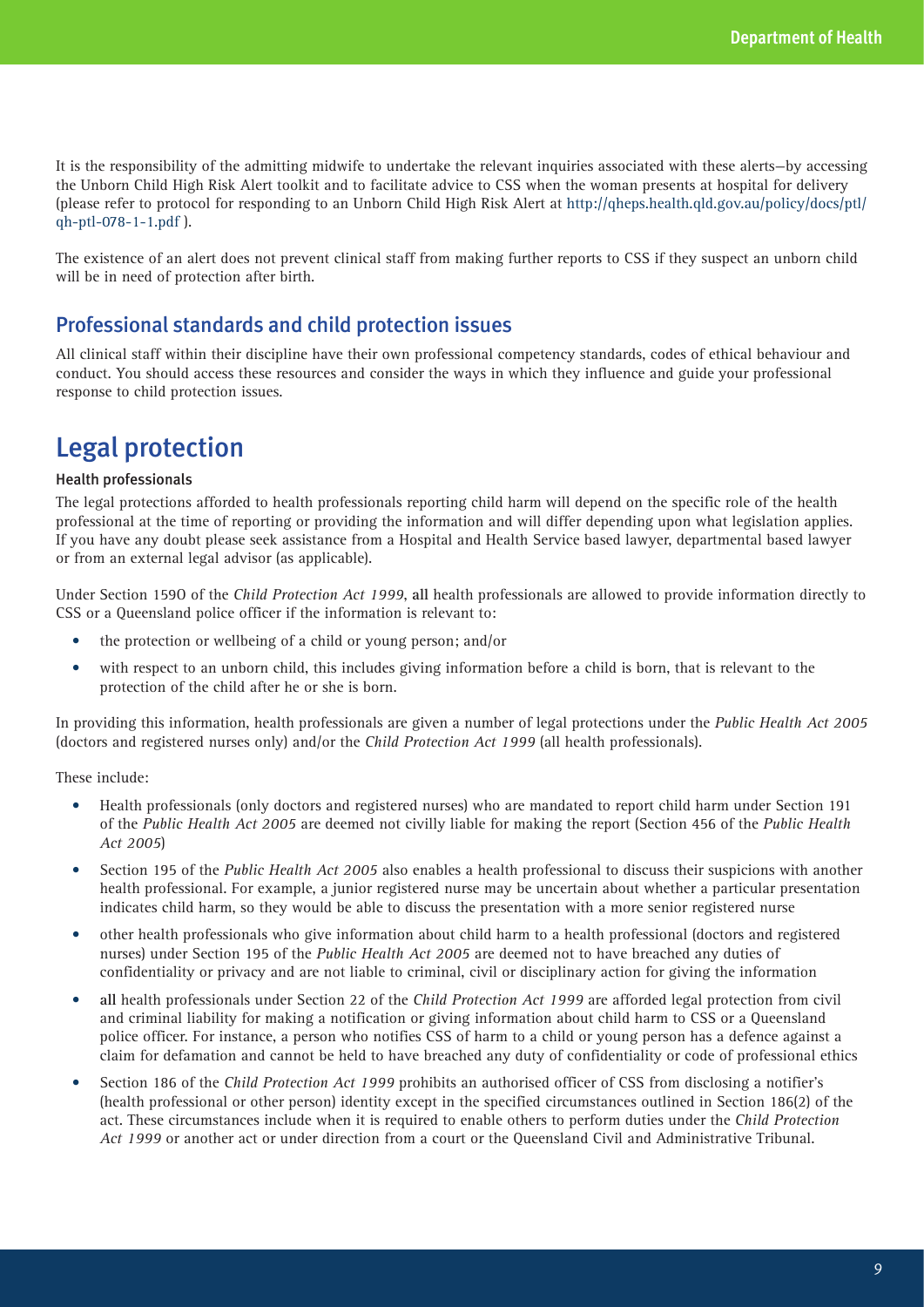#### Non-health professionals

A person who gives information to a health professional (doctor or registered nurse) about child harm is also afforded legal protection (Sections 195 and 196 of the *Public Health Act 2005*). For example, a grandparent who gives information to a doctor about harm to a child can do so without fear of the doctor or CSS revealing to the parent/s of the child that the information came from the grandparent.

# Reflection

Please complete the following reflective exercise in relation to your case scenario:

- What is your responsibility in this situation?
- Is this a mandatory or duty of care responsibility?
- What is the relevant legislation pertaining to your actions in this situation?
- • What professional codes of ethics are relevant to your decision (be specific as to relevant sections rather than just naming a professional code of ethics)?
- What legal protections do you have if you reported suspected child abuse and/or neglect?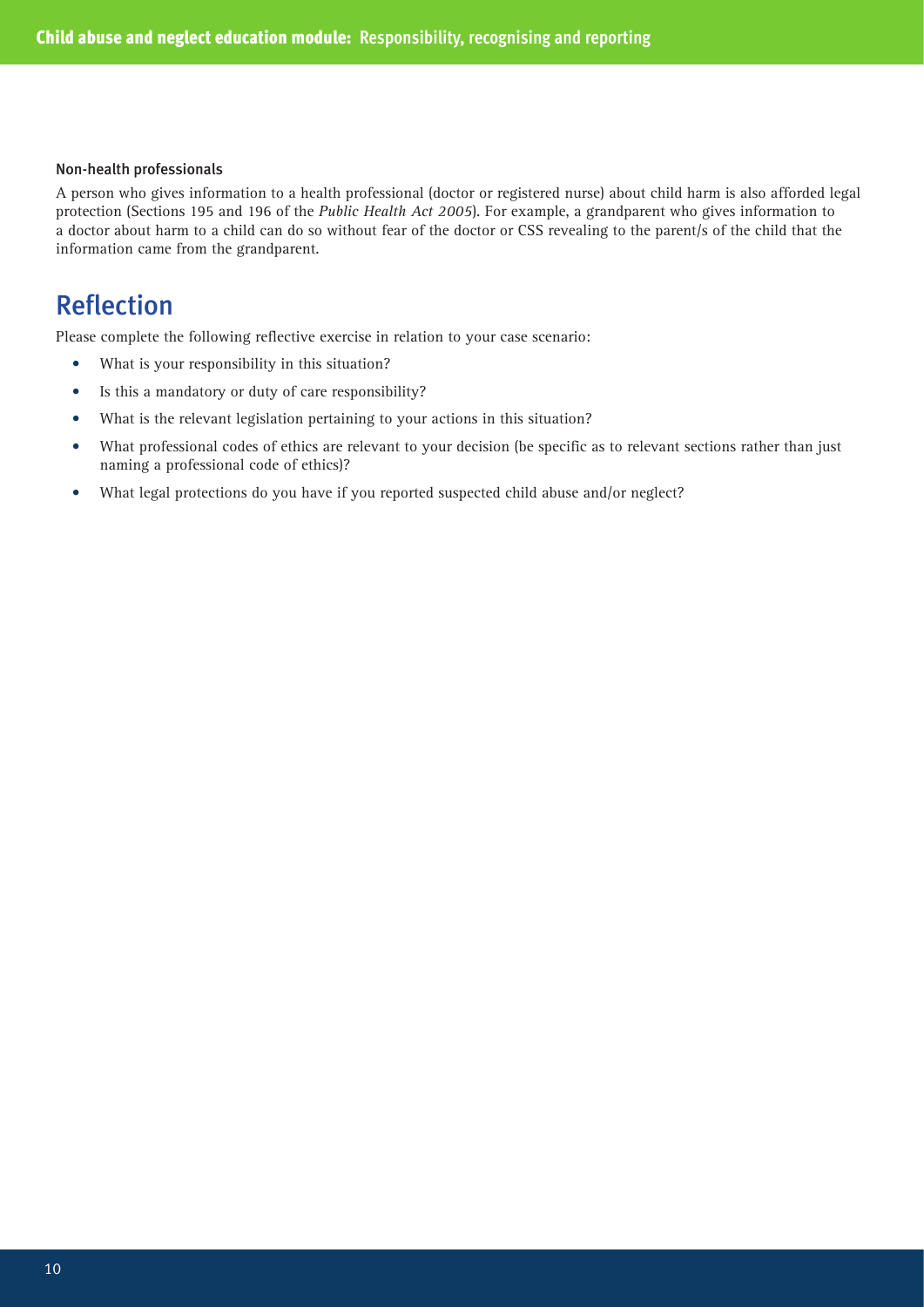# **Section 2: Recognition**

# **Objectives**

Once you have completed Section 2, you will be able to:

- 1. Describe how the terms harm, abuse and neglect are used in child protection and health contexts.
- 2. Describe four types of child abuse and common indicators of child abuse and neglect.
- 3. Describe how you would use a child protection perspective in the assessment of the health needs and the provision of health care to the unborn, child and young person.
- 4. Describe how you would use the common child protection indicator set when formulating a differential diagnosis that may include child abuse and neglect.
- 5. Indicate who you could consult with when formulating a reasonable suspicion of child abuse and neglect
- 6. Apply the above in relation to a specific case scenario.

# Definition of harm, abuse and neglect

There are a number of child protection definitions that are important to consider and these can be categorised as legal or operational.

### Legal

In Queensland, a child is defined in the *Public Health Act 2005* as:

*an individual under 18 years.* 

Harm to a child is defined in the *Public Health Act 2005* (Section 158) as:

*any detrimental effect on the child's physical, psychological or emotional wellbeing:*

- • *that is of a significant nature*
- that has been caused by:
	- − *physical, psychological or emotional abuse or neglect*
	- − *sexual abuse or exploitation.*

Health professionals are confronted daily with children and young people who have suffered harm. It would be unreasonable to report every sick or injured child that presents for care and treatment. The distinction for health professionals is there must be reasonable suspicion the harm may, or has been caused by abuse or neglect.

The use of the term 'harm' rather than 'abuse' helps to focus on the effects on the child, rather than the actions of the adults. This distinction becomes important when assessing the child's ongoing safety and wellbeing, as well as the parent/s capacity to protect the child.

Significant harm means:

*the effect of the abuse or neglect must have more than a minor impact upon a child's physical, psychological or emotional wellbeing. It must be substantial, serious and demonstrable that is, measurable and observable on the child's body, in the child's functioning or behaviour.*

For more information on effects of harm visit www.communities.qld.gov.au/childsafety/protecting-children/what-is-childabuse/effects-of-harm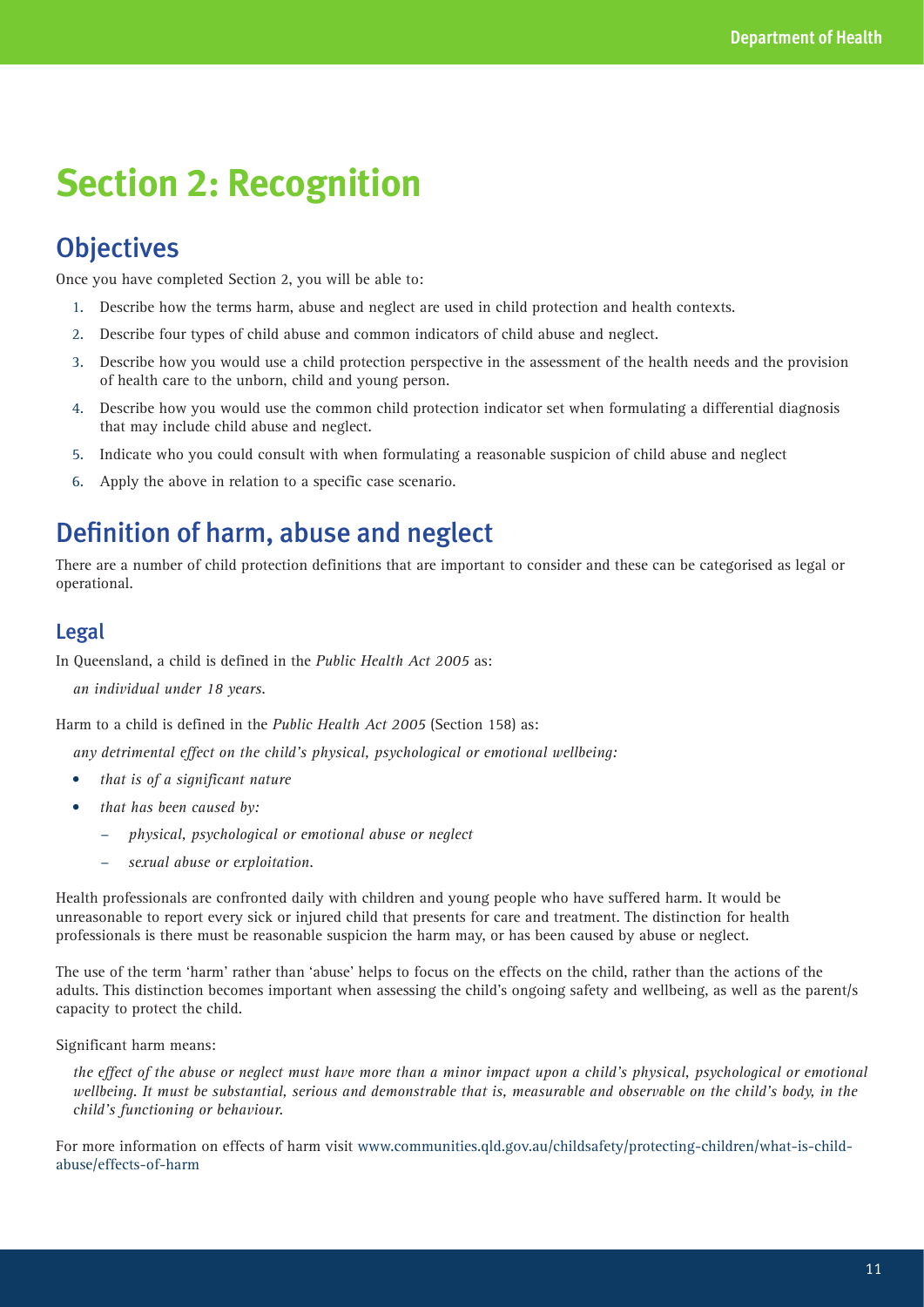For child safety officers to respond to a report of child abuse and neglect, they have to satisfy the legislative requirements of Section 10 of the *Child Protection Act 1999* which states:

*a child in need of protection is a child who:*

- has suffered harm, is suffering harm, or is at unacceptable risk of suffering harm; and
- does not have a parent or carer able and willing to protect the child from harm.

The term 'parent' of a child is defined in Section 11 of the *Child Protection Act 1999* as:

- the child's mother, father or someone else (other than the chief executive) having or exercising parental responsibility *for the child*
- however, a person standing in the place of a parent of a child on a temporary basis is not the parent of the child
- • *a parent of an Aboriginal or Torres Strait Islander child includes a person who, under Aboriginal tradition or Island custom, is regarded as parent of the child2* .

### **Operational**

There are many definitions of child abuse and neglect found within contemporary literature. The common concept is child abuse includes harm arising from physical abuse and physical neglect, emotional abuse and neglect, and sexual abuse and exploitation.

#### Physical abuse:

is any physical injury to a child that is not accidental<sup>3</sup>. It includes any injury caused by excessive discipline, *severe beatings, punching, slapping, shaking, burning, biting, throwing, kicking, cutting, suffocation, drowning, strangulation or poisoning (this list is not exhaustive). Physical abuse can result in death.*

#### Sexual abuse:

*occurs when a male or female adult, or a more powerful child or adolescent (including a sibling), uses power to involve a child in sexual activity. It can be physical, verbal or emotional, and includes any form of sexual touching, penetration, sexual suggestion, sexual exposure or exhibitionism, and child prostitution4 .*

#### Emotional abuse:

*occurs when children are not provided with the necessary and developmentally appropriate supportive environment to develop mentally and/or emotionally. Emotional abuse includes constant criticism, restriction of movement, patterns of belittling, denigrating, scape-goating, threatening, scaring, discriminating, exposure to domestic violence, ridiculing or other non-physical forms of hostile or rejecting treatment5, 6 (this list is not exhaustive).* 

#### Neglect:

*is depriving a child of their basic needs. These include food, clothing, warmth and shelter, emotional and physical security and protection, medical and dental care, cleanliness, education and supervision7 (this list is not exhaustive).*

<sup>2</sup> http://legislation.govnet.qld.gov.au/LEGISLTN/CURRENT/C/ChildProtectA99.pdf

<sup>3</sup> www.yesican.org/definitions/WHO.html

<sup>4</sup> Department of Child Safety, Child Safety Practice Manual, Intake and Investigation and Assessment, V1.0, pp. 29

<sup>5</sup> www.yesican.org/definitions/WHO.html

<sup>6</sup> World Health Organisation, Report of the Consultation on Child Abuse Prevention, Geneva, 29-31 March 1999

<sup>7</sup> www.yesican.org/definitions/WHO.html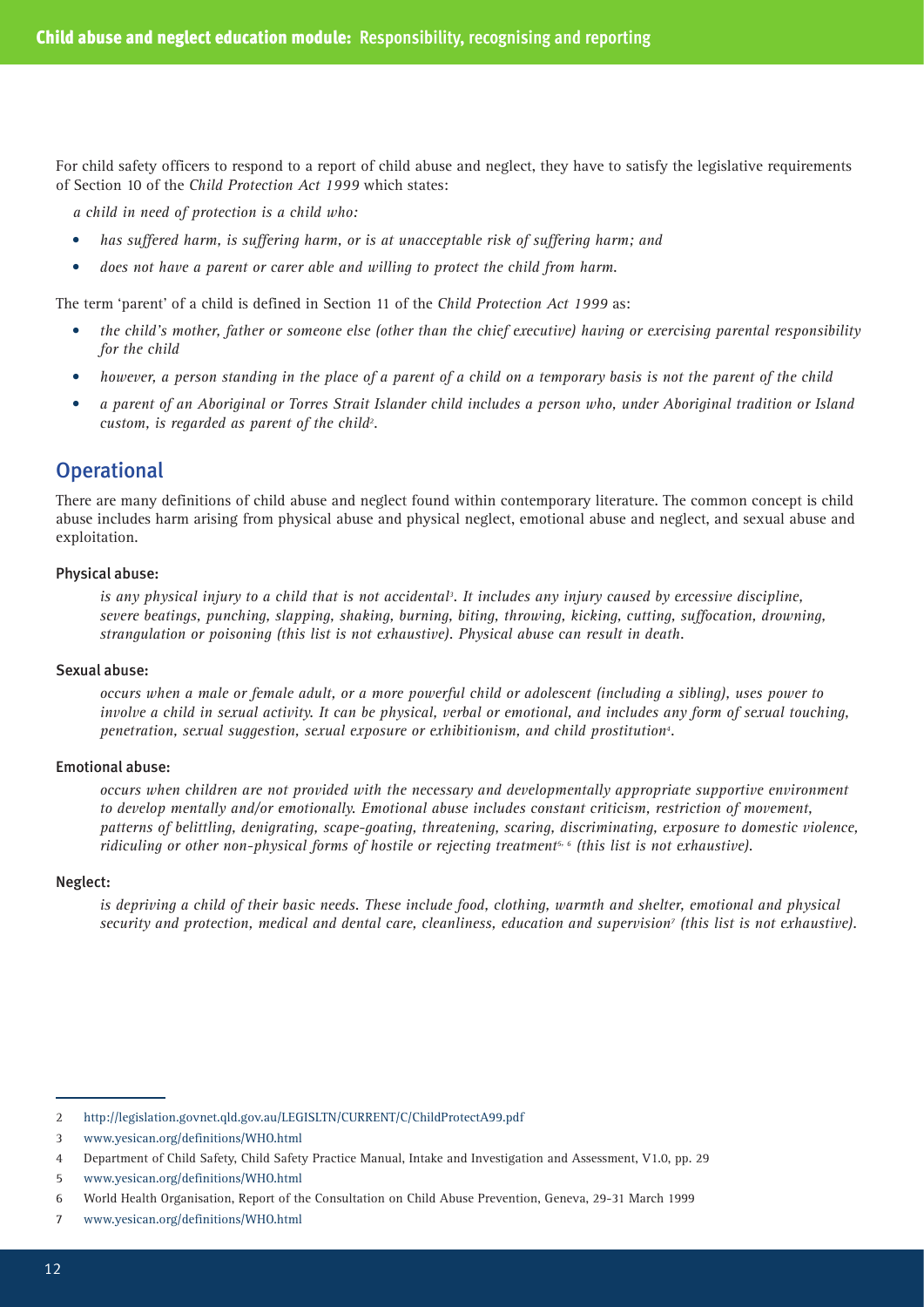# Recognising child abuse and neglect

### Possible presenting characteristics

Some general characteristics of child abuse and neglect relevant to everyday practice of health professionals are:

- child or young person discloses abuse
- • child or young person gives some indication their injury did not occur as stated
- the explanation provided by the parents/caregivers does not account for the injury, symptoms, and/or behaviour
- there is an unreasonable delay in the child's presentation for the child's injury or condition
- child is dependent and unable to protect him or herself
- child is fearful of parent/caregiver or of going home
- child has special needs which increase his/her vulnerability
- parent's or caregiver/s capacity to meet the child's care and protective needs is impaired
- parent or caregiver has unrealistic expectations or poor understanding of the child's developmental needs
- child related behaviours or triggers present at time of abuse
- abuse precipitated by family crisis
- parental history of abuse/violence (this list is not exhaustive).

## Signs of child abuse and neglect

A child who has been, or may be experiencing abuse may show behavioural, emotional or physical signs of stress and abuse.

## Common indicators of child abuse and neglect

Indicators are clues or warning signs that suggest possible harm. They do not prove abuse or neglect as harm can occur in the absence of these indicators, but they do require further assessment, interpretation and consultation.

One indicator in isolation may not indicate abuse or neglect. Each indicator needs to be considered in the context of a child's personal circumstances. Furthermore, child abuse and neglect can occur in the absence of any of these demonstrable risk indicators.

Some indicators of child abuse include:

- showing wariness and distrust of adults
- rocking, sucking or biting excessively
- bedwetting or soiling
- demanding or aggressive behaviour
- sleeping difficulties, often being tired and falling asleep
- low self-esteem
- • difficulty relating to adults and peers
- abusing alcohol or drugs
- being seemingly accident prone
- having broken bones or unexplained bruising, burns or welts in different stages of healing
- being unable to explain an injury, or providing explanations that are inconsistent, vague or unbelievable
- feeling suicidal or attempting suicide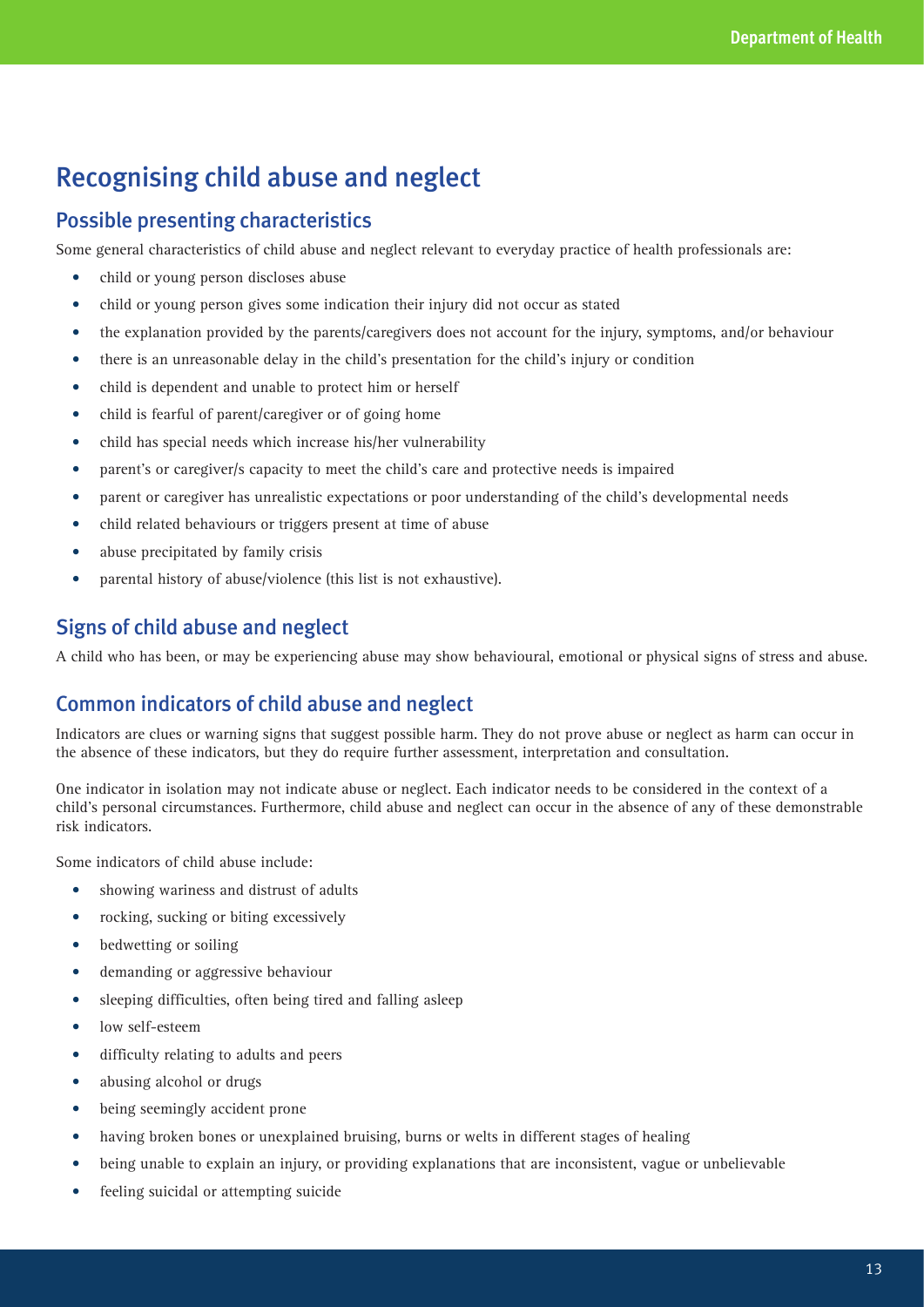- having difficulty concentrating
- being withdrawn or overly obedient
- being reluctant to go home
- creating stories, poems or artwork about abuse (this list is not exhaustive).

#### Some indicators of neglect include:

- slow weight gain (in infants)
- regressive behaviour in toddlers
- delays or problems with language or other development
- • malnutrition, begging, stealing or hoarding food
- poor hygiene, matted hair, dirty skin or body odour
- unattended physical or medical problems
- • comments from a child that no one is home to provide care
- being constantly tired
- frequent lateness or absence from school
- inappropriate clothing, especially inadequate clothing in winter
- • frequent illness, infections or sores
- being left unsupervised for long periods (this list is not exhaustive).

For more information about signs of child abuse and neglect visit www.communities.qld.gov.au/childsafety/protectingchildren/what-is-child-abuse/signs-of-child-abuse-and-neglect

For more information about risk indicators and characteristics of child and family, and clinical findings of child abuse and neglect visit http://qheps.health.qld.gov.au/csu/Factsheets.htm

#### Antenatal assessment of risk:

*Antenatal assessment is a valuable opportunity to develop a proactive multi-agency approach to families where there is an identified risk. The aim is to provide support for families, to identify and protect vulnerable children and to*  plan effective care programmes, recognising long-term benefits of early intervention on the welfare of the child<sup>8</sup>.

Again, it must be remembered these indicators are clues that suggest possible risk of harm. They do not prove abuse or neglect as harm can occur in the absence of these indicators but they do require further assessment, interpretation and consultation.

<sup>8</sup> www.acpc.norfolk.gov.uk/right\_frame(protocols23).html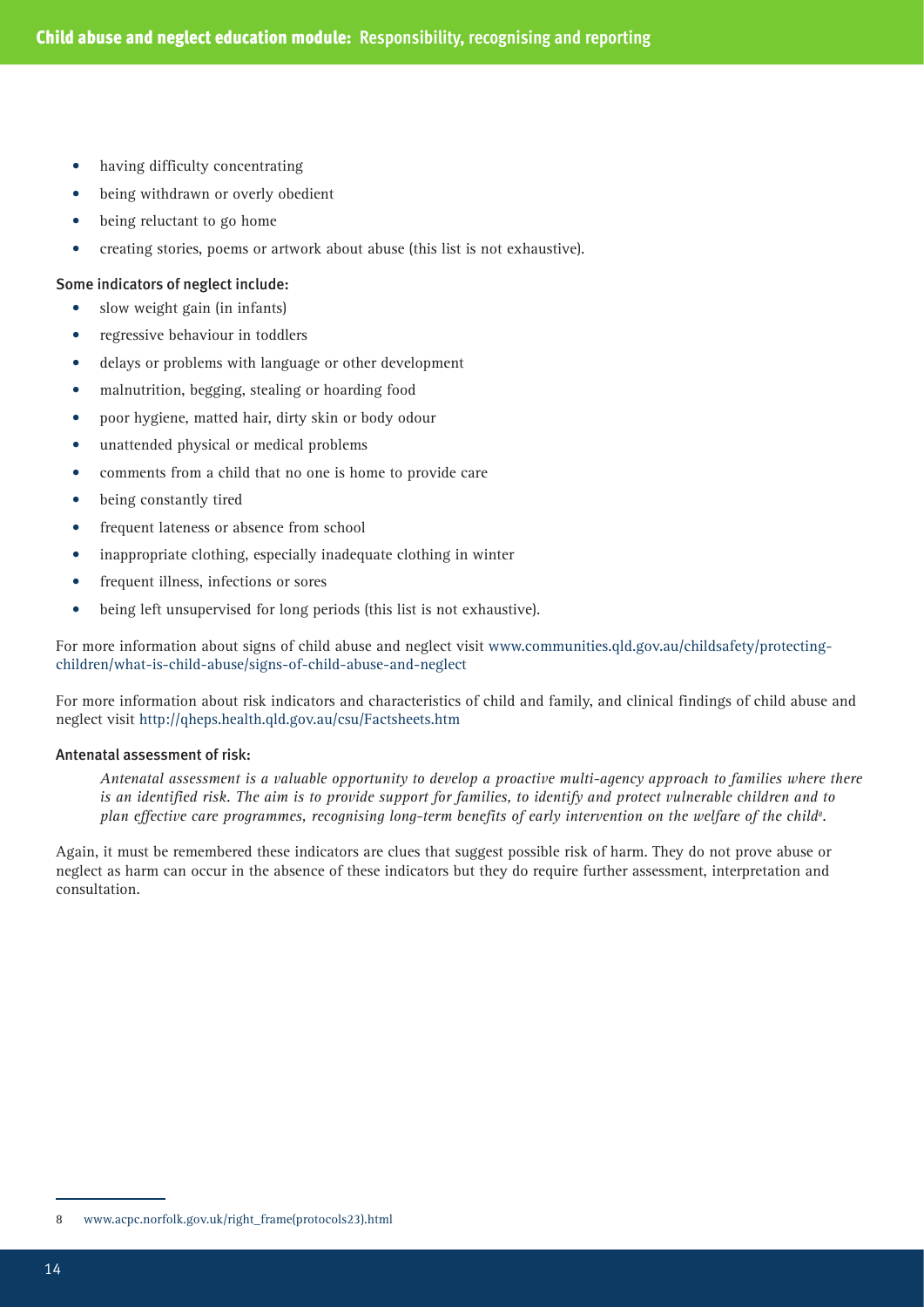**Factors to be considered when undertaking an antenatal assessment of risk:**

| <b>Unborn baby</b>                                                                                                                                                                                                                                                                                                                    | <b>Parenting capacity</b>                                                                                                                                                                                                                                                                                                                                                                                                                                | Family, household, environmental                                                                                                                                                                                                                                                                              |
|---------------------------------------------------------------------------------------------------------------------------------------------------------------------------------------------------------------------------------------------------------------------------------------------------------------------------------------|----------------------------------------------------------------------------------------------------------------------------------------------------------------------------------------------------------------------------------------------------------------------------------------------------------------------------------------------------------------------------------------------------------------------------------------------------------|---------------------------------------------------------------------------------------------------------------------------------------------------------------------------------------------------------------------------------------------------------------------------------------------------------------|
| Unwanted/concealed<br>pregnancy<br>Lack of awareness of<br>baby's needs<br>Unattached to unborn baby<br>Unrealistic expectations<br>Inappropriate parenting plans<br>Premature birth<br>Different/abnormal<br>perceptions about the baby<br>Inability to prioritise<br>baby's needs<br>Poor/nil antenatal care<br>Special/extra needs | Negative childhood experience<br>Childhood abuse<br>Denial of past abuse<br>Multiple carers<br>Substance abuse<br>Family violence<br>Abuse/neglect of<br>previous children<br>Age of parent, very young<br>parent<br><b>Mental illness</b><br>Learning difficulties<br>Physical disabilities<br>Ill health<br>$\bullet$<br>Inability/unwilling to work<br>with professionals<br>Postnatal depression<br>$\bullet$<br>Past antenatal/postnatal<br>neglect | Domestic violence<br>Violent network<br>Poor impulse control<br>Unsupportive partner<br>Isolation<br>High mobility/transience<br>No or little commitment<br>to parenting<br>Relationship difficulties<br>Multiple relationships<br>Lack of community support<br>Poor engagement with<br>professional services |

# Forming a reasonable suspicion of child abuse and neglect

To fulfil their responsibilities as mandatory reporters, doctors and registered nurses are required to **immediately** notify CSS of a reasonable suspicion that a child has been, is being, or is likely to be harmed. This threshold is relevant to all clinical staff who have a duty of care obligation to report.

(Note—immediately is defined in the department's *Protecting Children and Young People Policy* as 'without delay or intervention, at once, instantly').

There is no legal definition of reasonable suspicion, it requires more than just an isolated fact that may or may not indicate harm. To reach this threshold for reporting means forming a concern or well-founded suspicion that is based on the presence of signs, disclosures, injuries, symptoms and behaviours that heighten concerns about the safety, health and wellbeing of a child or young person.

It is important to work within a set of principles that influence clinical practice when assessing the presence of a reasonable suspicion. The core principles are:

- always consider child protection when assessing the health needs of every unborn, child and young person
- use a child centred approach where the safety and wellbeing of the child is paramount
- consider the broader needs of the child, other children and family members.

In forming a reasonable suspicion of abuse and neglect, it is not the responsibility of health professionals to prove abuse or neglect has occurred nor who might have caused it. Investigation of these matters remains the responsibility of CCS and Queensland police officers.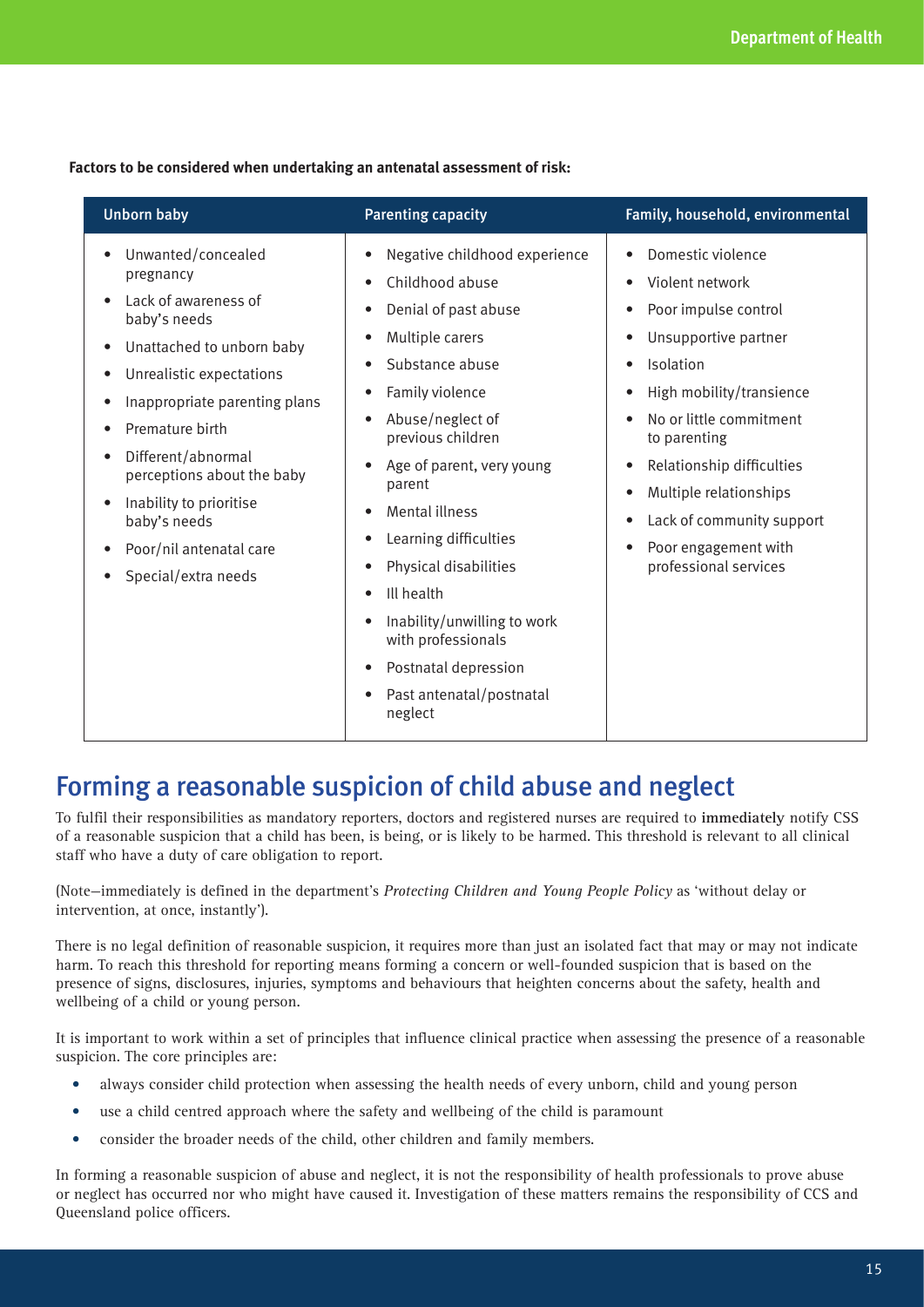### Is your suspicion reasonable?

Additional actions to undertake when forming a reasonable suspicion include:

- a review of the child's record to ascertain previous presentations and/or concerns
- discussion with health colleagues who have had contact with the child and family
- discussion and consultation with colleagues, social workers where available, line managers, team leaders, and the hospital and health service child protection advisor or child protection liaison officer.

The process of information collection, clinical assessment, analysis and documentation are the basis of sound clinical practice and form the substantive basis of a reasonable suspicion to report child abuse and neglect.

It is important the report of reasonable suspicion of child abuse and neglect to CSS contains information that is relevant, child focussed, accurate and reflective of a holistic clinical assessment.

# Responding to children, parent/s and carer/s

It is important to communicate clearly and openly with children and their families when collecting information to support an assessment. For best practice please ensure you follow the guidelines below.

### Child or young person

- stay calm
- communicate in a way that is appropriate to their age and understanding
- if possible, provide a private and child-friendly environment
- respond in a caring and sensitive manner
- provide support without being judgemental
- listen to what the child wants to tell you
- use open ended questions
- do not probe for details, or ask leading/direct questions of the child—this may prejudice subsequent investigations
- • do not promise confidentiality
- minimise the number of medical and nursing personnel examining and interviewing the child or young person
- avoid emotional expressions or responses (anger, pity, outrage or taking sides).

### Parent/s and carer/s

- communicate in a non-judgemental and helpful manner
- • do not ask leading/direct questions as this may prejudice any subsequent investigation by relevant officers
- avoid emotional expressions or responses (anger, pity, outrage or taking sides)
- empathise with expressed coping problems, but do not support the abusive behaviour
- keep parents/caregivers informed about their child's medical condition and treatment needs.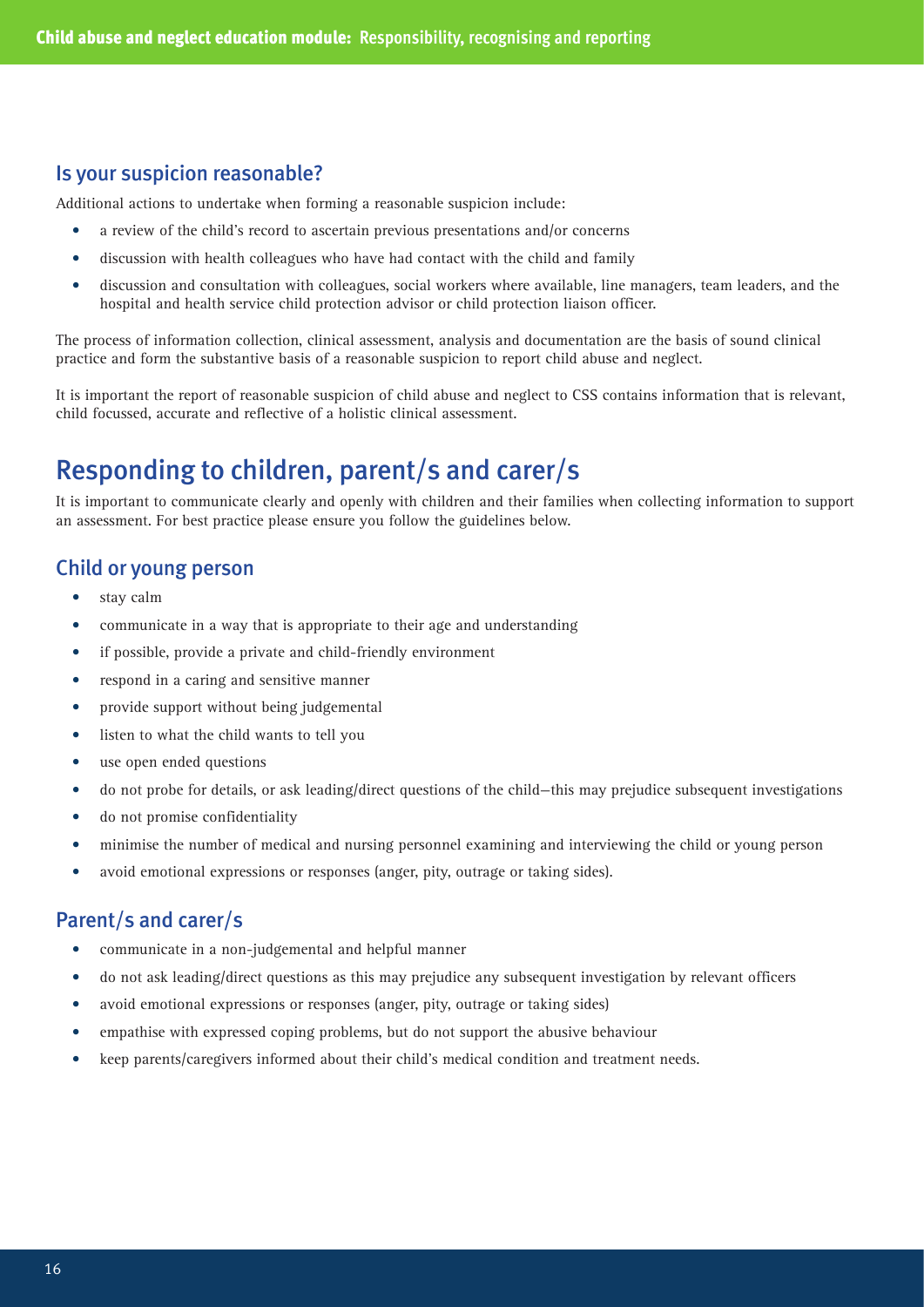# Reflection

Please complete the following reflective exercise in relation to your case scenario:

- • What presenting characteristics of the child and/or family might lead you to consider the possibility of harm to a child?
- Using the indicators for child abuse and neglect, which specific indicators were/are evident?
- • Who do you consult to assist in the formulation of a reasonable suspicion?
- Did/would your suspicions reach the threshold to report?
- What is the evidence that would suggest that your suspicions were/are reasonable?
- • What are the core principles of assessment of a reasonable suspicion of child abuse and neglect? In what ways does the assessment in this situation reflect these core principles?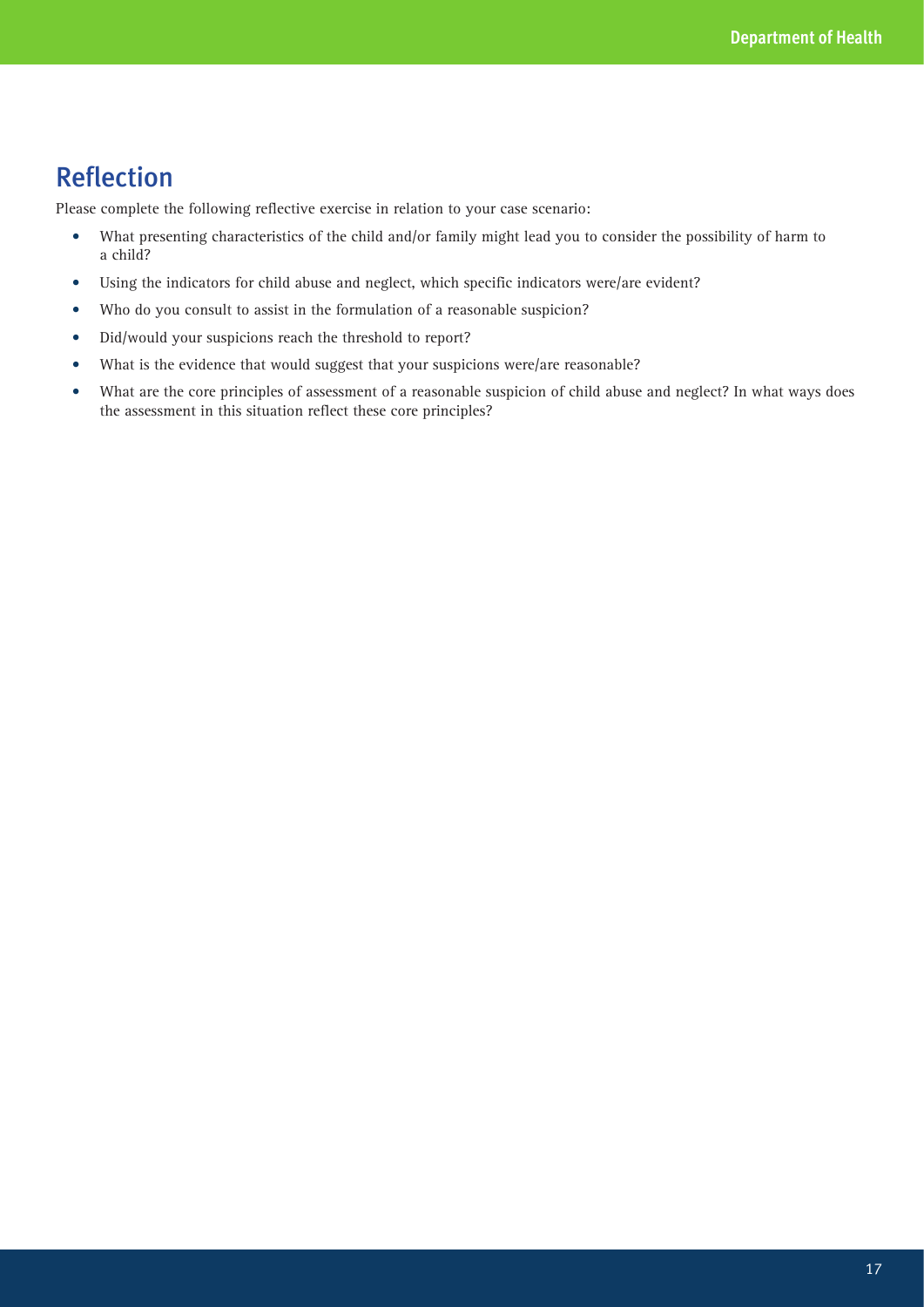# **Section 3: Reporting**

# **Objectives**

Once you have completed Section 3 you will be able to:

- 1. Describe each process of making a verbal and written report of reasonable suspicion of child abuse and neglect.
- 2. Complete a Report of a Reasonable Suspicion of Child Abuse and Neglect (SW010) form in relation to a specific case scenario.

# Making a report

Given the sensitive nature of child abuse and neglect, and the serious potential outcomes for those involved, the need for objectivity and impartiality is important. When making a report to CCS there are two steps to reporting, verbal and written.

### Verbal report

Verbal contact with an authorised officer of the Child Safety Services Regional Intake Service (CSS-RIS) or Child Safety After Hours Service Centre (CSAHSC) is the first step you take when reporting. This is referred to by CSS-RIS as an 'intake'. During this process the child safety officer will ask a specific set of questions to assist them in determining the response level for the report,

- telephone your local CSS-RIS (9–5 pm Monday to Friday)
- telephone the CSAHSC (after business hours).

For further information visit www.communities.qld.gov.au/childsafety/about-us/contact-us

### Written report

The department's SW010 form has been developed to mirror the 'intake' questions you will be asked during the verbal 'intake' call. It may be helpful to work through the form prior to your telephone conversation with the CSS-RIS authorised officer. The completion of the SW010 form will facilitate effective and efficient communication between you and the CSS-RIS or CSAHSC.

#### How to complete the written report

- 1. Fill in the SW010 form.
- 2. Additional information may be given on a separate sheet.
- 3. Fax a copy of the SW010 form to CSS-RIS or CSAHSC.
- 4. File the SW010 original copy in the individual's medical record.
- 5. Forward the yellow carbon copy of the SW010 form to your child protection liaison officer (contact details for your local child protection liaison officer are available on QHEPS at http://qheps.health.qld.gov.au/csu/districtcpacplo.htm).
- 6. Document your concerns and actions in the individual's medical record.

It is a legislative requirement that all verbal reports must be followed up with a written report and forwarded to CSS-RIS within seven days, even if you consider your suspicion is no longer reasonable. This is mandated in Section 192 of the *Public Health Act 2005*.

Contact with CSS-RIS is your responsibility if you have formed the reasonable suspicion, and cannot be undertaken by or delegated to another colleague, clinical team member or manager.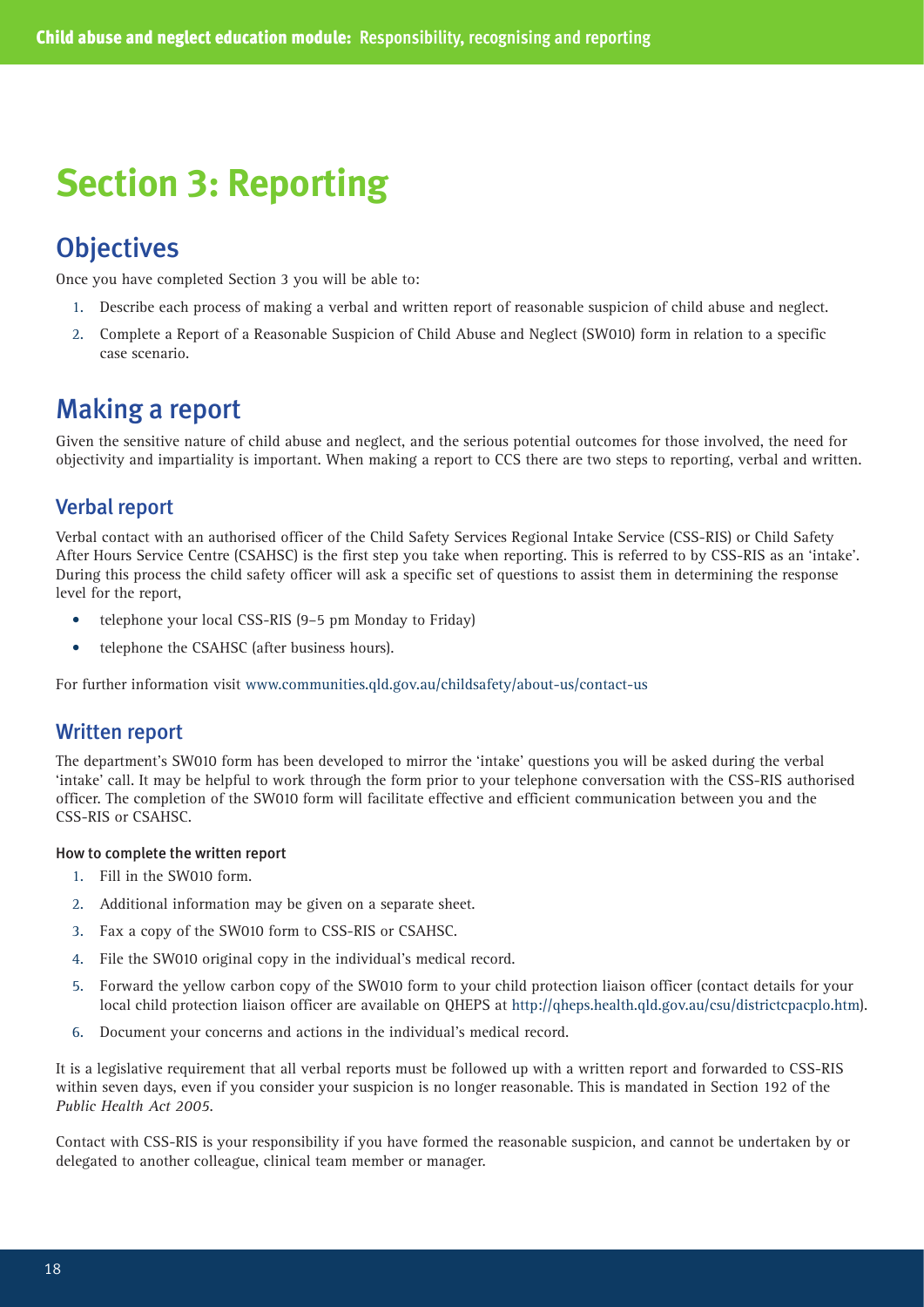### Other issues to consider when making a report

Objectivity means having an awareness of any potential biases that may relate to a child, young person, parent or caregiver's age, gender, race, ethnicity, religion, sexual orientation, disability, cultural/community child rearing practices, or socio-economic status.

Credibility is reliant on the report being impartial, factual and free of any possible interpretation or judgement of an individual's values, morals or religious or cultural beliefs. Achieving credibility in reporting suspicions of child abuse and neglect is important to maximise opportunities for the safety, wellbeing and development of children or young people who have been harmed or are at risk of harm. Credibility relates to the quality of the information you have collected and which forms the basis of your reasonable suspicion. Relevant, professionally sound, and accurate data are critical elements of a credible report.

Professional boundaries are grounded within a clearly articulated ethical framework that comprises of four central principles:

- 1. beneficence (of always doing good for the patient)
- 2. non-maleficence (of avoiding doing harm)
- 3. respect for patient autonomy as a decision making individual
- 4. justice (treating everyone equally).

These boundaries must be central to your practice when you are working with children and young people who have experienced, or who are experiencing abuse and neglect. The involvement with, and consideration of the family and/or their carers may present you with professional dilemmas and challenges in maintaining appropriate professional boundaries. It is important to know your professional and personal support systems and access them as required.

Despite your possible distress to a child or young person's abusive experience, it is important your care, response, treatment and support remain within the parameters of your professional boundaries and responsibilities. Expressions of anger, pity, and outrage have no place in the provision of professional health care to the victims and possible perpetrators of child abuse and neglect.

### Documentation

Reporting requires the completion of the SW010 form. The information you provide verbally to CSS-RIS or CSAHSC may be more extensive than your written SW010 form. It is important you document in the individual's medical record, a summary of your discussion, the name and details of the child safety officer you spoke to.

Maintaining an accurate, factual, considered, objective and up-to-date account of your concerns, consultations, contacts, actions and plans will facilitate you and your colleagues' involvement in any subsequent response or intervention.

Your entries may form part of the assessment, treatment and ongoing care of this child or young person and in the determination if abuse and neglect has been perpetrated on this child.

#### Guidelines for child protection documentation

- Include the date, time and reason for the presentation and who accompanied the child.
- Record the findings, outcomes of all interviews (child, parent, carer or the person accompanying the child), treatments and interventions (medical and psychosocial).
- Record disclosures made by the child or caregiver. These should be recorded as verbatim quotations e.g. mother said 'I left him with his stepfather' or paraphrasing e.g. 'mother stated she left him with his stepfather'.
- • Be objective, stick to the facts e.g. 'child presented with mother… minimal interaction observed… child withdrawn'. Do not include any documentation of feelings, judgemental reactions or intuitive responses. They play a role in care delivery however they do not belong in medical record documentation.
- Use precise anatomical descriptions and describe each discreet injury separately and use a body map to document injuries.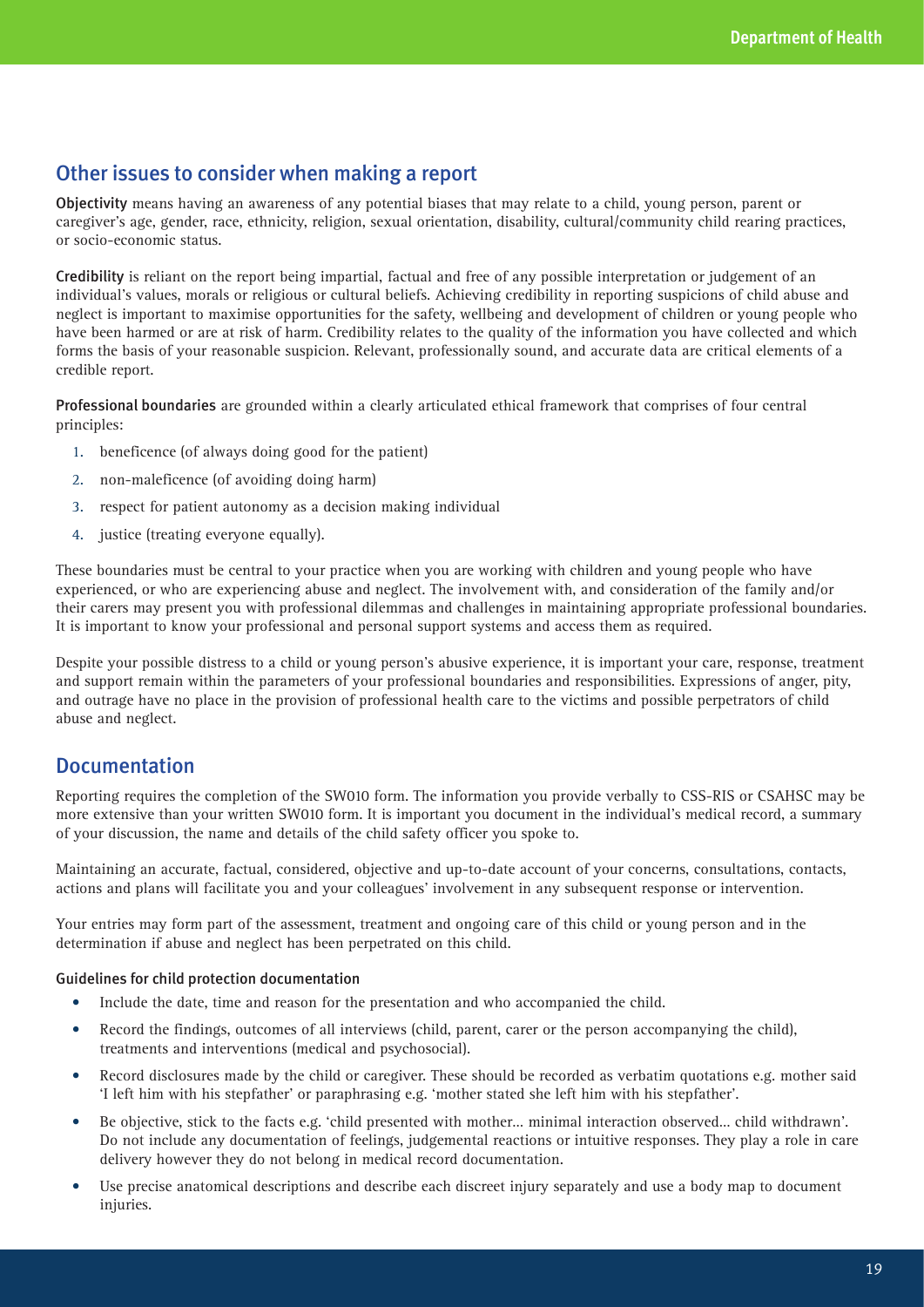- Be clear on the basis for your suspicion and include specific indicators (please refer to Section 2: Recognition).
- Document discussions that support your suspicion. Remember there are experts in your Hospital and Health Service (medical, nursing and allied health) to assist you with determining if your suspicion is reasonable.
- Consultation is essential.
- Consider clinical photography in relevant cases; you will need to refer to your local consent for medical photography policy to assist you through this process; QPS may initiate this if there is an investigation.
- Write legibly, sign the entry and print name for clarification.

### CSS-RIS intake process

When reporting a reasonable suspicion of child abuse and neglect to CSS-RIS or CSAHSC, the minimal information requirements are contained in the prescribed SW010 form. However, in your discussion with the child safety officer, additional information will be sought to assist them in their assessment and determination of the appropriate level of response.

You may be asked very specific questions related to:

- the harm which is the basis for the report e.g. body location of an injury, severity, cause of reported/suspected injury
- the child or young person's presentation e.g. appearance, developmental and emotional capacity, attachment to parents/caregivers and/or behaviour
- the parents/caregivers presentation e.g. their protective capacity of the child, attachment to child, relationship history, parenting capacity and/or behaviour during presentation
- family characteristics such as their family/household type e.g. step, single, blended, mobility, social isolation and/or cultural factors
- the child's environment e.g. type of housing and/ or living conditions
- presence of any immediate safety concerns
- presence of any factors that may affect worker safety should a notification result
- source of the information being provided e.g. child/parental disclosure, hearsay from others, direct observation, deduction, other possible corroborative sources.

Your response to these questions needs to be objective and honest. If you are unable to answer, state this along with the reason you are unable to do so. For example, you may not have asked about a topic, or didn't observe anything in relation the question. It is important to co-operate with the child safety officer to provide as much relevant information as possible as your report may be critical to the safety and wellbeing of the child. Remember, you are a reporter not an investigator. Your capacity and willingness to be re-contacted by the child safety officer may also be discussed.

### Possible report outcomes

When a report is made to CSS-RIS it is either:

- recorded as an intake enquiry, or
- recorded as a:
	- − child concern report, or
	- − notification.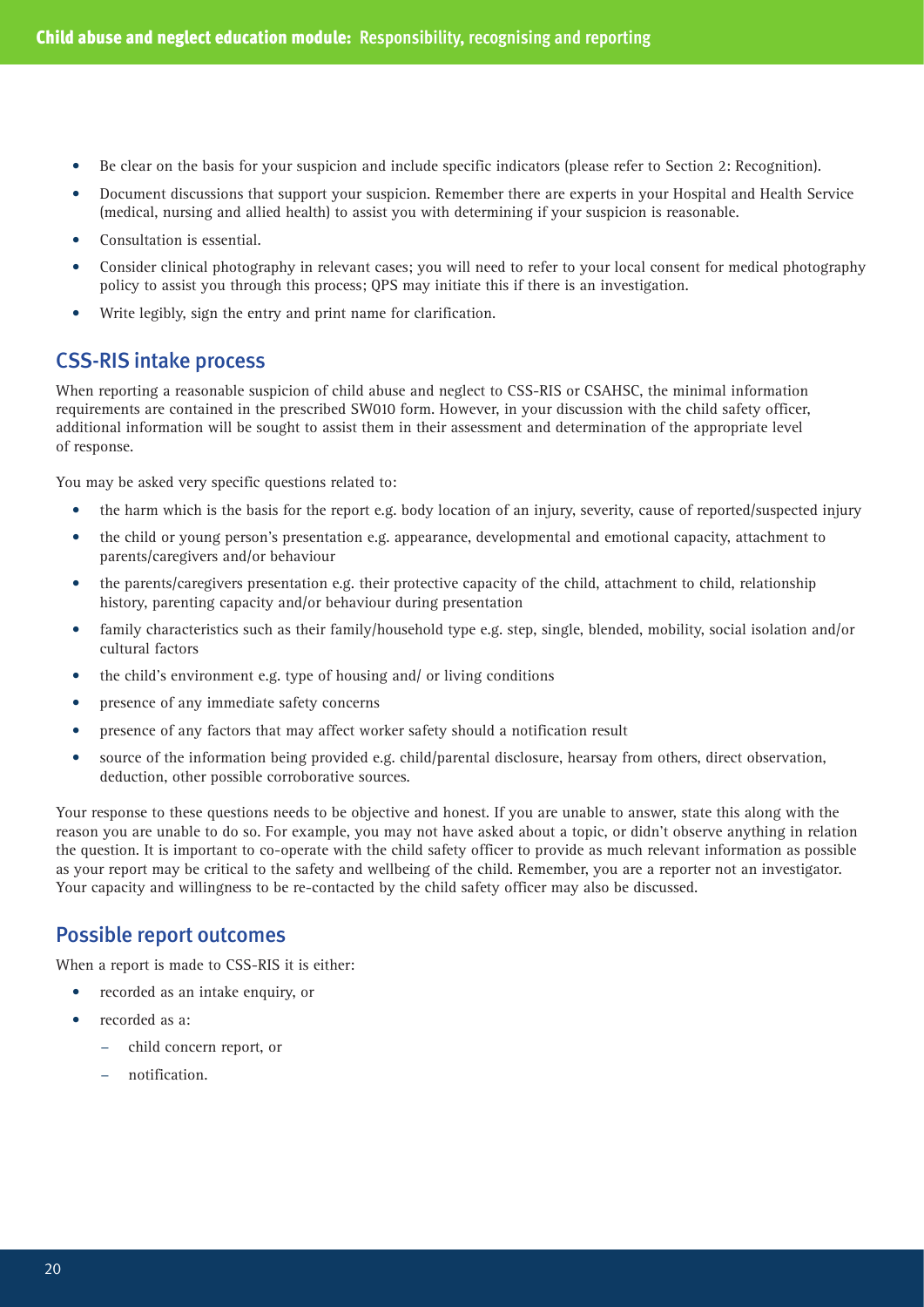#### 1. An intake enquiry

This is a report that does not contain any child protection concerns, or there is insufficient information about a child's need for protection. For example:

- the report contains no allegations of harm or risk of harm to the child
- the information relates to extra-familial abuse and the parents are willing and able to protect the child
- the information relates to a child who lives in another state or country.

#### 2. A child concern report (CCR)

A CCR is a child protection concern that does not meet the legislative threshold for recording a child protection notification. It does not result in a full investigation and assessment by CSS. While there may be some concern for the child or young person's safety and wellbeing, it is not of a significant nature to warrant any statutory departmental intervention.

When information is recorded as a CCR, CSS may make a referral to a family support agency. After obtaining client consent, staff in the public healthcare sector are able to refer families directly to Intensive Family Support (IFS) services and RAI services, in areas where these services exist.

#### 3. A child protection notification

A matter is determined to be a child protection notification when CSS receives information which indicates a reasonable suspicion that a child is in need of protection. A child in need of protection is defined as a child who:

has suffered harm, is suffering harm, or is at unacceptable risk of suffering harm, and does not have a parent *able and willing to protect him/her from harm*

(Section 10 of the *Child Protection Act 1999*)

is unborn but is reasonably suspected to be in need of protection after he or she is born

Section 21A of the *Child Protection Act 1999*).

A notification response will result in an investigation and assessment by child safety officers of the allegations of abuse and/or neglect and the family circumstances of the child or young person.

If the information received indicates a criminal offence, the information will be referred to the QPS.

### Involvement after making a report

There are other child protection processes that may be initiated after a report has been submitted which may include the involvement of health professionals. This includes:

- a referral to the relevant SCAN team system
- involvement in judicial proceedings
- provision of ongoing health and therapeutic care responsibilities.

### Remember yourself and access support

A child protection situation can be very stressful for health professionals. Being confronted with a child with serious injuries or even their death is distressing and painful. Also, having regular contact with a child who is being constantly neglected by their parents can result in feelings of frustration, powerlessness and anger. Being mandated to report may not sit comfortably with you on a philosophical basis.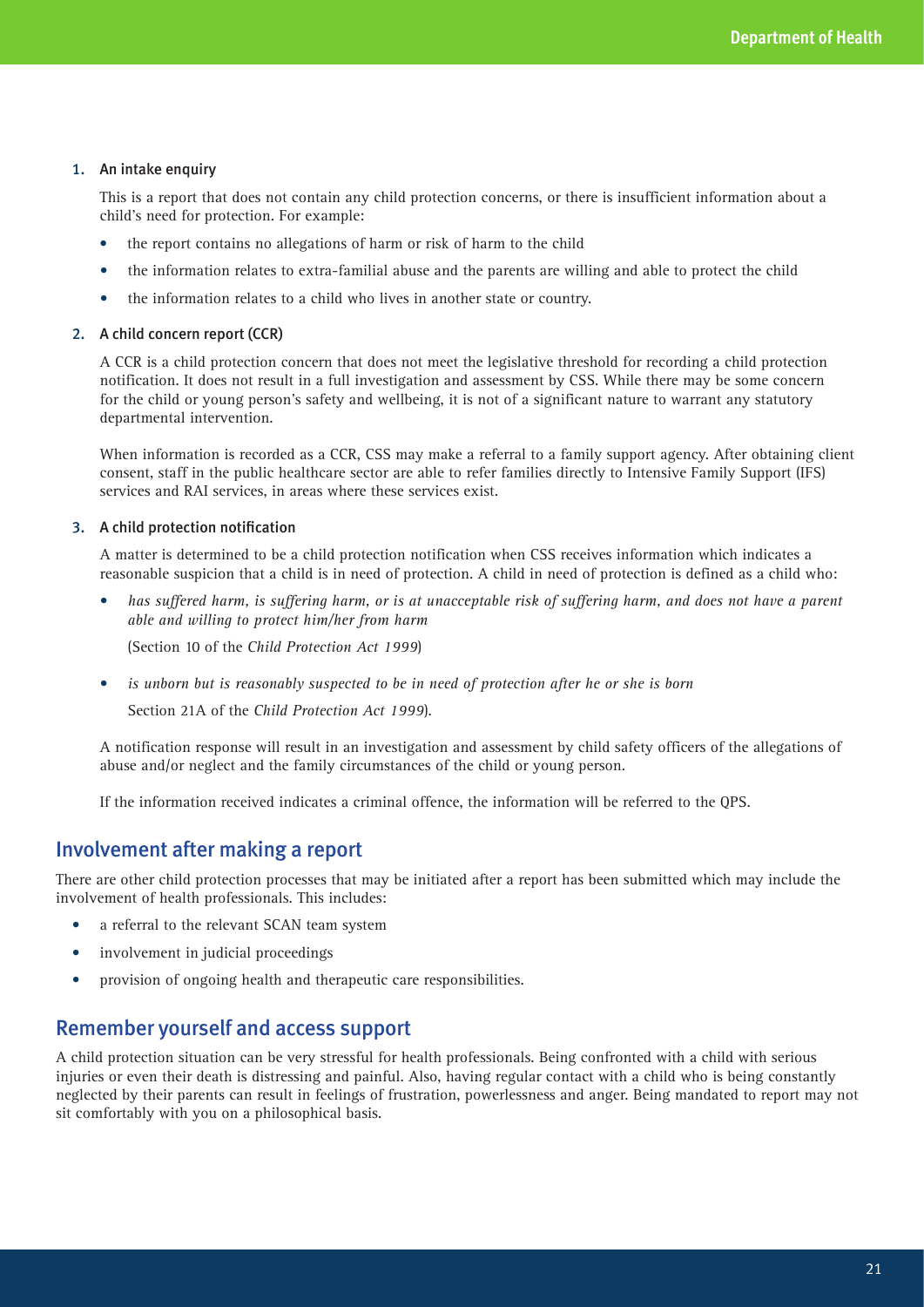The act of making a report about a child can also be demanding. You may worry about the implications of your actions.

- Have I done the right thing?
- What will happen to the child now?
- Will the child be removed from his/her parents?
- Do I advise the parents that I am making a report?

This depends on the relationship you have with the parent/s. By law you are obliged to report a situation and this can be explained to the parents if appropriate however, you are not obliged to advise parents of your report.

You can also expect to encounter high levels of distress, anger, and possible aggressive behaviour from parents whose child may have been harmed or is at risk of harm. Be aware of your own safety needs especially if you home visit, work alone or work in a rural or isolated centre. Seek appropriate advice and assistance if you are concerned.

It is important to recognise when you feel fearful, distraught or emotionally overwhelmed because of your involvement in a particularly difficult or series of difficult cases.

There are 'individual indicators of distress' which can tell us all that we are at an increasing risk for developing secondary trauma.

| <b>Emotional indicators</b> |                                                          | <b>Physical indicators</b>                   |                                              |
|-----------------------------|----------------------------------------------------------|----------------------------------------------|----------------------------------------------|
| Anger, sadness              | Prolonged grief,<br>anxiety or depression                | Headaches or<br>stomach aches                | Lethargy or depression                       |
| <b>Personal indicators</b>  |                                                          | <b>Workplace indicators</b>                  |                                              |
| Self-isolation or cynicism  | Mood swings,<br>or irritability with<br>family or spouse | Avoidance of certain<br>clients or tardiness | Missed appointments<br>or lack of motivation |

If you have been impacted by an incident or your participation in a situation of abuse and neglect you should seek appropriate support.

As a colleague, supervisor, manager you should assist by:

- recognising that your colleague has been affected by their involvement
- providing encouragement and emotional support
- providing an opportunity to talk about how they have been impacted by the trauma
- encouraging your colleague to seek professional assistance and/or counseling.

# Reflection

Complete the following reflective exercise in relation to your case scenario:

- Complete the SW010 form.
- What would you document in the client record?
- Reflect on your professional boundaries and write down some specific strategies you can use to ensure that these boundaries are not exceeded.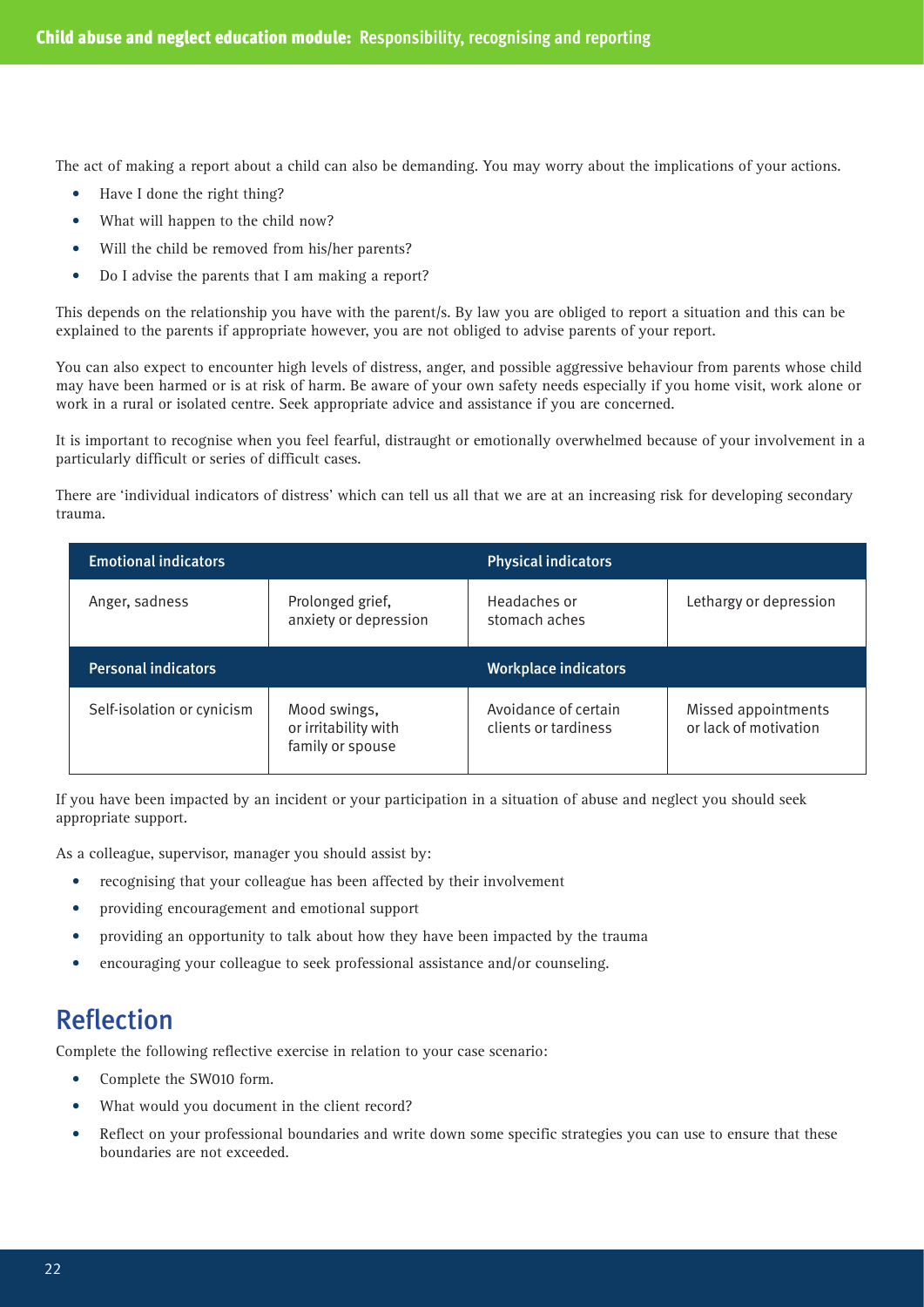# Additional information

### Care and Treatment Orders

Under Section 197 of the *Public Health Act 2005*, designated medical officers have the power to hold a child in hospital for up to 48 hours where it is suspected that a child has been harmed or is at risk of harm. This power is only initiated in circumstances where other protective mechanisms for the child or young person's safety, available under the *Child Protection Act 1999*, are unable to be accessed or invoked.

A Care and Treatment Order may be considered if a parent, guardian or person claiming to be entitled to the custody of the child is incapable of caring for a child so that it is likely to be subject to unnecessary injury, suffering or danger.

It is important to inform parents/caregivers of the availability of this legislative power when presented with such situations. It should not be done so in a manner that can be considered by the parents as coercive or discriminatory. All other means should be attempted to gain cooperation and consent by parents before consideration of invoking a order.

Please refer to:

• Care and Treatment Order for a Child Information Booklet

http://qheps.health.qld.gov.au/csu/careandtreat.htm

**Protecting Children and Young People Policy** 

www.health.qld.gov.au/qhpolicy/html/index-p.asp

## Suspected Child Abuse and Neglect (SCAN) team system and Information Coordination Meetings (ICM)

Keeping children safe and providing opportunities for them to reach their full potential cannot be achieved by one government agency. Responsive service provision relies on solid, respectful and trusting partnerships within and across government and non-government organisations and local communities.

SCAN and ICM provides a forum for core member agencies:

- • DCCSDS
- **Oueensland Health**
- • QPS
- • DETE
- The recognised entity for Aboriginal and Torres Strait Islander children.

#### **SCAN**

Enables a coordinated multi-agency response to children where statutory intervention is required to assess and meet their protection needs. This will be achieved by:

- timely information sharing between SCAN team core members
- planning and coordination of actions to assess and respond to the protection needs of children who have experienced harm or are at risk of harm
- holistic and culturally responsive assessment of children's protection needs.

#### ICM

This is a forum where the SCAN team core member agency representatives can seek further information regarding the rationale for a child safety intake decision. ICM provides the opportunity for multi-agency discussion.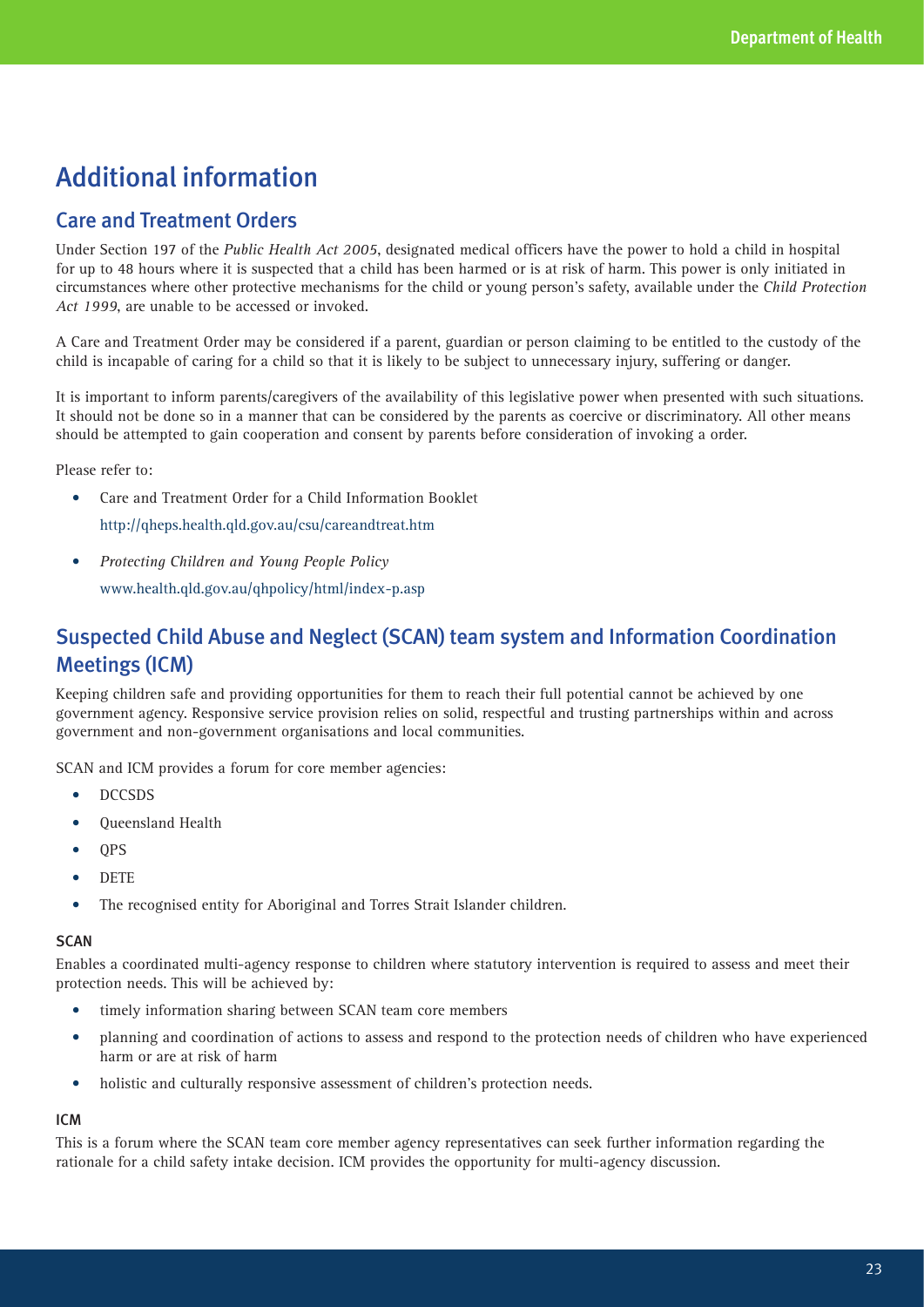### Judicial proceedings

Involvement in a child protection case does not necessarily mean just completing a report of your concerns to CSS-RIS. There may be occasions when you will be requested to provide an affidavit or statement to CSS officers and/or the QPS about the delivery of your professional services to a child and/or family member who is subject to a subsequent court action. You may also be subpoenaed to give evidence in a court proceeding.

This will only occur in instances when a child or young person's safety can only be secured through the provision of a protection order and/or an alleged perpetrator of abuse or neglect to a child or young person has been charged with a criminal offence.

It is important to remember on these occasions, this will not be about your role as the reporter of the alleged abuse. Your involvement in these instances will have most likely resulted from the performance of your clinical responsibilities, involving a child or young person who has been harmed or who has been at risk of harm.

When confronted with these requests, seek support, direction and advice from your service supervisor or manager, child protection advisor or child protection liaison officer and remember this is part of your professional responsibilities to the children and young people of Queensland who have been harmed or who are at risk of harm. You will be supported in your performance of these responsibilities.

### Other possibilities

Other ongoing roles for health professionals can include:

- provision of clinical services to a child as an inpatient or outpatient
- provision of clinical services to parent/s
- participation in case planning
- attendance at relevant case discussions/meetings
- monitoring child's health and behaviour needs during the delivery of clinical services
- • advocating access to appropriate services to ensure good health outcomes
- providing progress reports to SCAN, CSS or other relevant agencies.

Your responsibilities do not cease with the completion of a report of a reasonable suspicion of abuse or neglect. While the majority of these subsequent duties are not mandated, they fall within the charter of your health role. All children and young people have the right to access and receive adequate health care. The care they receive should reflect the holistic approach which underpins the Queensland Government's commitment to children and young people who have been harmed.

# Right to information

The Queensland *Right to Information Act 2009* provides the public with a legally enforceable right to obtain information held by government. To seek amendment to information held by government concerning their personal affairs if that information is inaccurate or incomplete, out-of-date or misleading.

The rights of access under *Right to Information Act 2009* are subject to certain exclusions and exemptions specified in the act which may, in certain circumstances, provide grounds for refusing to grant access to information held by government (e.g. information contained in a SCAN record). It is not possible to give absolute assurances that information could not be released under *Right to Information Act 2009* in any circumstances. However, in relation to child protection issues, there are very strong arguments in favour of exemption for:

- documents relating to suspected or actual child abuse, and
- • documents revealing the involvement and deliberations of a SCAN team in relation to a specific patient.

For more information on right to information contact your designated right to information officer or visit www.health.qld. gov.au/foi/docs/rti\_ip\_contacts.pdf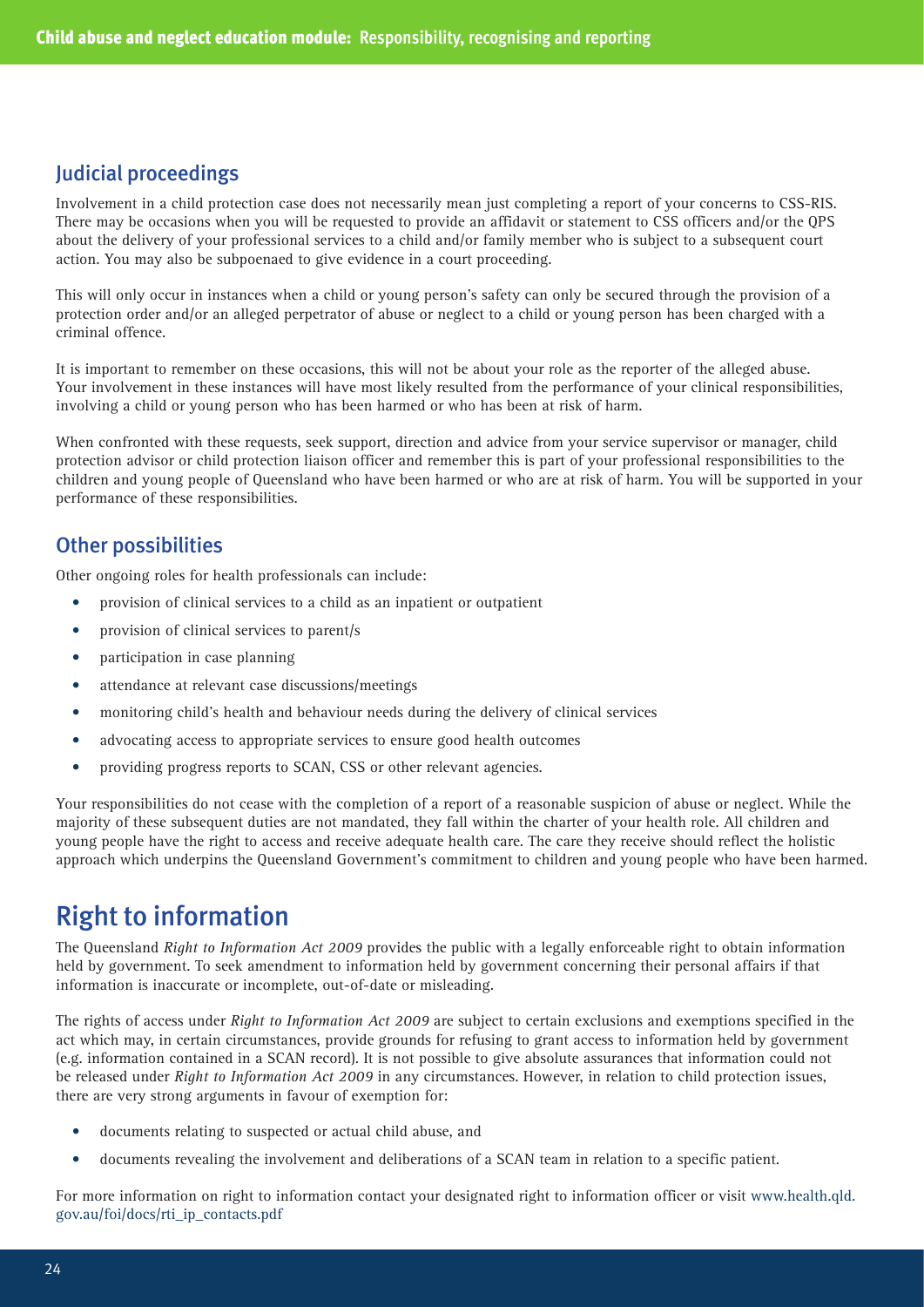# **Resources**

www.legislation.qld.gov.au/OQPChome.htm http://qheps.health.qld.gov.au/csu/pdf/26419.pdf www.communities.qld.gov.au/violenceprevention/dv\_legislation.html www.health.qld.gov.au/violence/domestic/dvi/ www.communities.qld.gov.au/childsafety/child-safety-practice-manual World Health Organisation, Report of the Consultation on Child Abuse Prevention, Geneva, 29-31 March 1999 www.yesican.org/definitions/WHO.html Child Abuse Homicides in Australia: Incidence, Circumstances, Prevention and Control by Health Strang Carol Bellambi, UNICEF Executive Director referring to the Convention outcome www.unicef.org/crc/crc.htm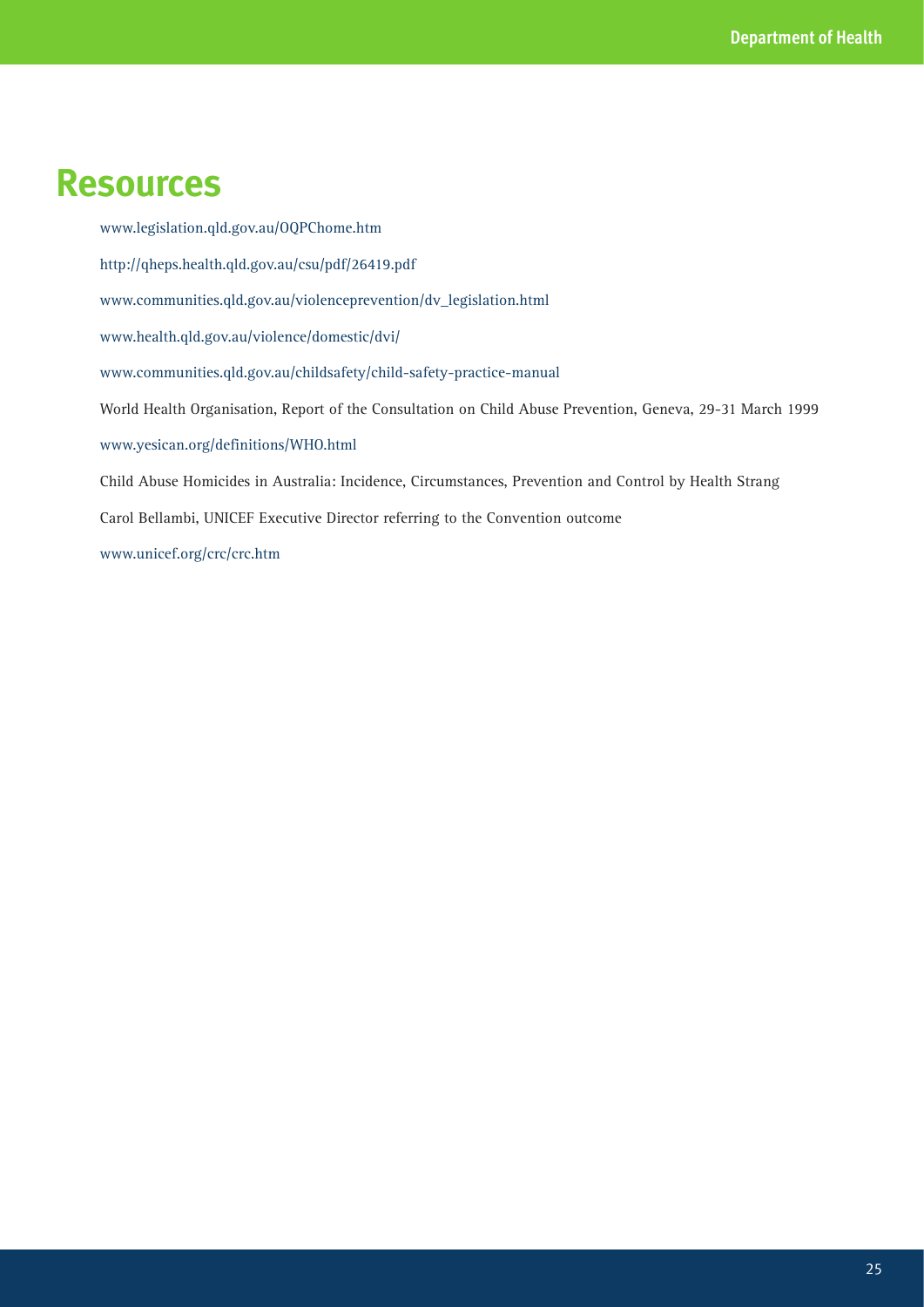# **Appendix A: Case scenarios**

## Scenario one

You have been providing a service to a three-year-old child (Tommy) and he has arrived with his mother (Trudy) for his third appointment.

Last visit you noticed he was somewhat unkempt with uncombed hair and unclean clothes. Today he appears the same and is not wearing any shoes.

Trudy tells you he has been a real handful lately and shouts at him to sit down. Trudy usually has a support worker accompany her as she has an intellectual disability. She informs you she doesn't need them and that her partner (Jason) has returned to live with her. She said she needed help with the children, especially Tommy as he is so naughty, and when the new baby is born.

Trudy had previously told you she was in a domestic violence situation with Jason but he had left. She tells you they are getting along, but Jason still gets angry quickly, especially when Tommy is naughty and she has no other family to help. She also says Jason is trying hard not to use as many drugs as before.

Tommy takes off his jacket and you notice several bluish, patterned bruises on both upper arms and around his neck. Trudy tells you he fell off his bike about a week ago and refuses to elaborate, but informs you she didn't take him to the doctor. Tommy hangs his head and says nothing.

You know Trudy tries hard and Tommy is a lively little boy, but you are worried how she will cope when the new baby arrives.

### **Details**

| Mother:   | Trudy Black (age 25)          |
|-----------|-------------------------------|
| Son:      | Tommy Hayworth (age 3)        |
| Daughter: | Jaycee Hayworth (age 5)       |
| Father:   | Jason Hayworth (age 23)       |
| Address:  | 4/236 Grey Street, Strathpine |

## Scenario two

Judy Smith (mother), 18 years of age, comes to the ward via the emergency department with her five-month-old baby daughter Taylee Brown. Taylee was admitted for failure to thrive. Child Health Services referred Taylee to the hospital for very poor weight gain (she is of thin appearance). Judy reported Taylee was not taking feeds.

Judy was only on the ward for a few minutes when she advised a nurse she was going out for a smoke. Judy does not return for over an hour. When Judy was asked to feed Taylee her bottle she asked a nurse to do it because she was tired. Eventually Judy agrees to feed Taylee and when the nurse returns later there is half a bottle left. Judy informs the nurse, Taylee would not drink the milk and leaves to go home at 5 pm. The nurse tries Taylee with the bottle and she drinks all the remaining formula.

The next day Judy arrived at 12 pm and looks tired. Judy said she had a few drinks with her new partner last night and slept in. Taylee had taken her formula feeds overnight and in the morning. When Judy was advised of this she just shrugged and started reading a magazine.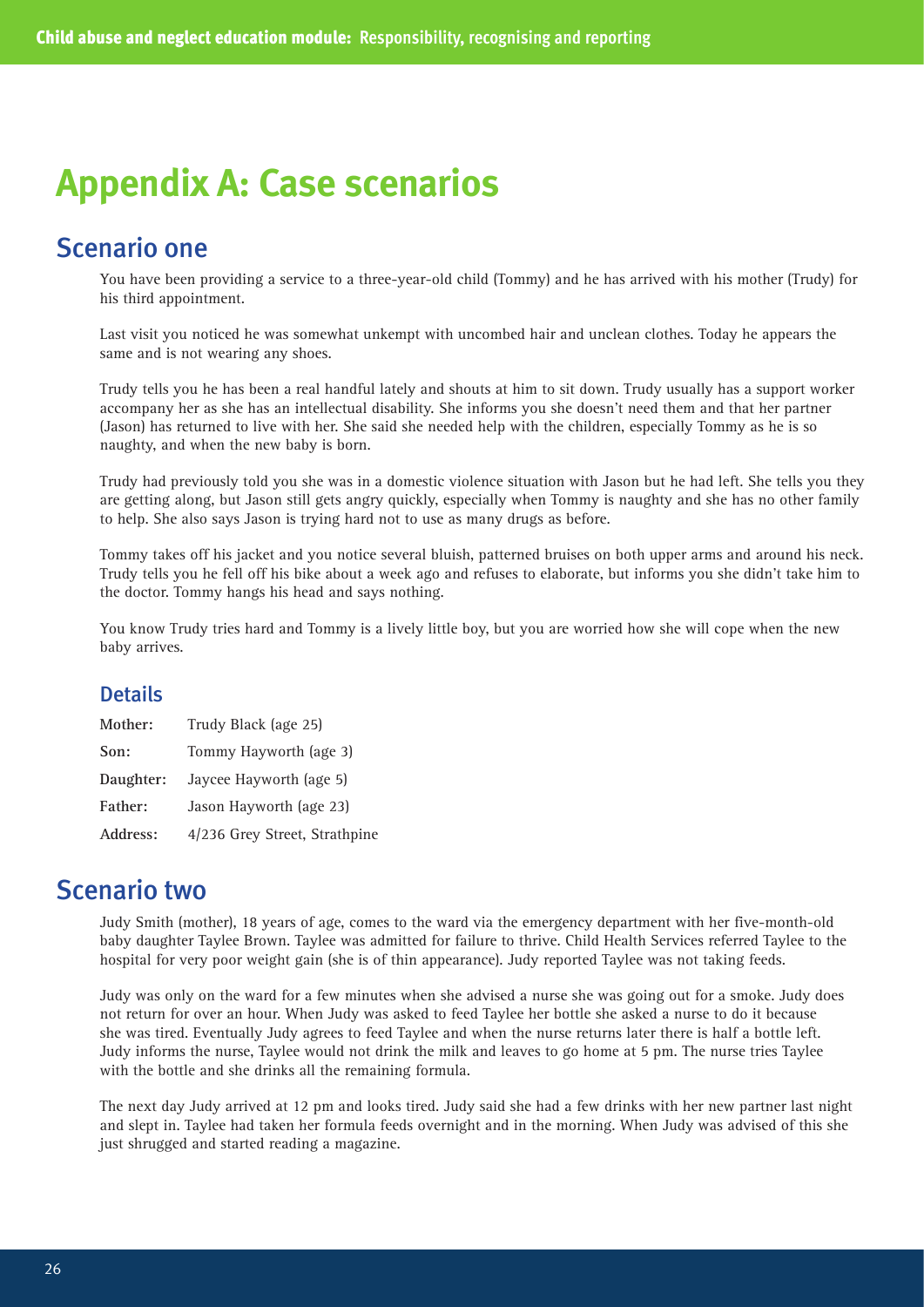Judy was told the times of Taylee's next feeds with the expectation she will be present, plus attend to her care. During the day Judy has to be prompted to attend to Taylee's cares and again reports that Taylee is not taking the formula, however she feeds well for nursing staff.

When Taylee has a blood test and cries, Judy berated her and called her a little sook.

Over the next few days, Judy is observed to be late to arrive on ward, slow to respond to Taylee's crying, and is rough with nappy changing. Taylee's grandmother visits on the third day and informs you she has concerns that Judy is drinking alcohol, spending a lot of time with her new partner and not attending to Taylee. The grandmother says Taylee is always lying in her cot when she visits. The grandmother said her daughter's last partner (father of Taylee) was violent and this caused her to increase her alcohol consumption.

Taylee's tests reveal no metabolic cause for failure to thrive and she has gained 250 grams in three days.

The mother of a patient next door takes you aside and said she just saw Judy pour Taylee's formula down the sink. When you ask Judy about this she gets angry, said Taylee did not want it and walks off.

### **Details**

| Mother:   | Judy Smith (age 18)         |
|-----------|-----------------------------|
| Daughter: | Taylee Brown (age 5 months) |
| Address:  | 4/3 Peel Street, Bay Park   |
| Phone:    | 3827 4146                   |

## Scenario three

You are home visiting a mother (Mary) for the third time, she has a two-month-old baby boy, a three-year-old daughter and recently separated from her partner. She has a history of previous drug abuse and depression. She presents as tired and yawning frequently.

You go into the bathroom to wash your hands and notice there are used syringes uncapped on the bathtub. Mary insists these belong to a friend who visited last night and she is going to dispose of them soon.

You examine the baby and observe a small purple bruise on the baby's left thigh. Mary tells you she is not sure how he got the bruise but thinks the three-year-old may have hit the baby as she is jealous of him. When you weigh the baby he has only gained 50 grams in two weeks but Mary says he is drinking 120 millilitres of formula, six feeds a day.

The three-year-old comes into the room and asks for breakfast. Mary tells her to stop hassling her, she will get it in a minute, it is now 11 am.

### **Details**

| Mother:       | Mary Jones (age 30)         |
|---------------|-----------------------------|
| Baby:         | Jack Black (age 2 months)   |
| Sibling:      | Krystal Black (age 3)       |
| Address:      | 42 Millar Street, Greenwood |
| <b>Phone:</b> | 0437 516 687                |